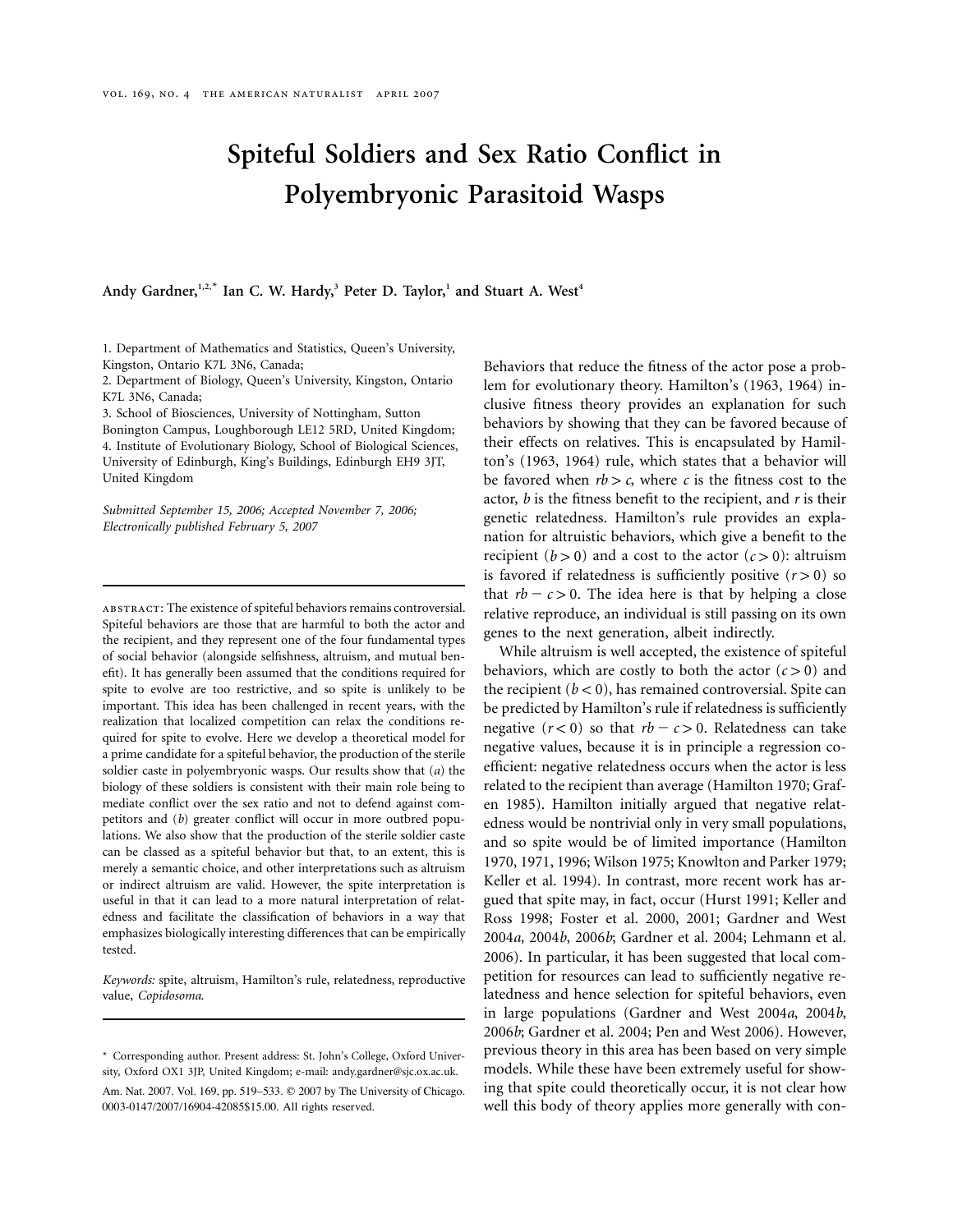sideration of realistic complications such as age or sexstructured populations, where different individuals vary in their reproductive values and hence cannot be considered as equivalent.

Here, we focus on a prime candidate for a spiteful behavior: the sterile soldier caste in polyembryonic parasitoid wasps (Gardner and West 2004*a*). In some (but not all) species belonging to the hymenopteran family Encrytidae, a fraction of larvae develop precociously as soldiers (Cruz 1986; Strand 2003), giving up their own future reproduction in order to kill competitors, including opposite sex siblings, developing in the same host (Grbic et al. 1992; Giron et al. 2004). The unusual biology of these wasps, combined with the asymmetrical coefficients of relatedness produced by haplodiploid genetics, leads to conflicts between relatives over resource use and the proportion of offspring that are male (sex ratio); this offers some unique opportunities for testing social evolution theory. However, while there have been a number of elegant experimental studies, there has been confusion over the theoretical issues, with sterile soldiers having been variously referred to as selfish, altruistic, and spiteful (Cruz 1986; Godfray 1992; Grbic et al. 1992; Hardy 1995; Ode and Strand 1995; Ode and Hunter 2002; Donnell et al. 2004; Gardner and West 2004*a*, 2004*b*, 2006*b*; Giron and Strand 2004; Giron et al. 2004, forthcoming).

A potential role of spite has been suggested in polyembryonic wasps because they appear to provide the conditions necessary for it to evolve (Gardner and West 2004*a*, 2004*b*, 2006*b*). First, selection for spite is greatest when individuals have the capacity to discriminate between kin and preferentially direct spite toward individuals to which they are less related (Hamilton 1970). It has been shown that the soldier caste can do this, with a strong negative correlation between attack rates and relatedness (Giron and Strand 2004; Giron et al. 2004). The cue used to assess relatedness appears to be the extraembryonic membrane surrounding each larva during its development in their host. Attack rates correlated negatively with relatedness when the membrane was present (or transplanted) but not when it was removed (Giron and Strand 2004). Second, selection for spite is increased when there is strong competition for local resources (Gardner and West 2004*b*). This occurs in polyembryonic species because asexual proliferation produces multiple larvae, which can lead to severe competition for host resources (Strand 1989; Ode and Strand 1995; Ode and Hunter 2002).

We use the direct (neighbor-modulated) fitness approach of Taylor and Frank (1996; Frank 1997, 1998) to model the evolution of the sterile soldier caste in polyembryonic wasps. The advantage of this approach is that it provides a method for accounting for the social consequences of a behavior that does not make any a priori assumptions about the form of selection on a trait (e.g., selfishness, altruism, spite). In particular, it does not use Hamilton's rule as the starting point for an analysis. Instead, the biological assumptions lead to a description of the action of selection that can be interpreted as a Hamilton's rule, and this can then be examined to determine whether it is consistent with altruism, spite, selfishness, or mutual benefit (fig. 1). Our specific aims are to (1) make testable predictions for how the production of sterile soldiers and wasp sex ratio (proportion male) should vary with key ecological parameters, (2) determine whether the biology of sterile reproductive soldiers is best explained by their role being defense against competitors or a means of mediating sex ratio conflict between siblings, (3) examine the extent to which sterile soldiers represent a spiteful trait, and (4) use our specific results to illustrate several general points about the evolution of spite.

## **Models and Analyses**

# *Basic Model*

Parasitoid wasps are insects whose larvae develop by feeding on the bodies of other arthropods, usually insects (Godfray 1994). Some parasitoid wasp species are polyembryonic, which means that multiple embryos develop from a single egg, giving rise to multiple genetically identical offspring. Our aim here is to develop a model of intermediate complexity for polyembryonic wasps that remains simple enough to address general points yet captures the essential features of a complex biology: the species on which our model is most directly based are *Copidosoma floridanum* (Ashmead) and other members of the hymenopteran family Encrytidae (Strand and Grbic 1997; Strand 2003).

We assume a large patch-structured population with a single host on every patch. Each host is parasitized by a single mated female wasp, which lays one fertilized (diploid, female) egg and one unfertilized (haploid, male) egg into the host (we thus do not consider interactions between nonsibling clones following conspecific superparasitism; Giron and Strand 2004; Giron et al. 2004, forthcoming). Each egg then proliferates clonally to produce a large number of embryos of the same sex, so that there



**Figure 1:** Classification of social behaviors, after Hamilton (1964) and West et al. (forthcoming).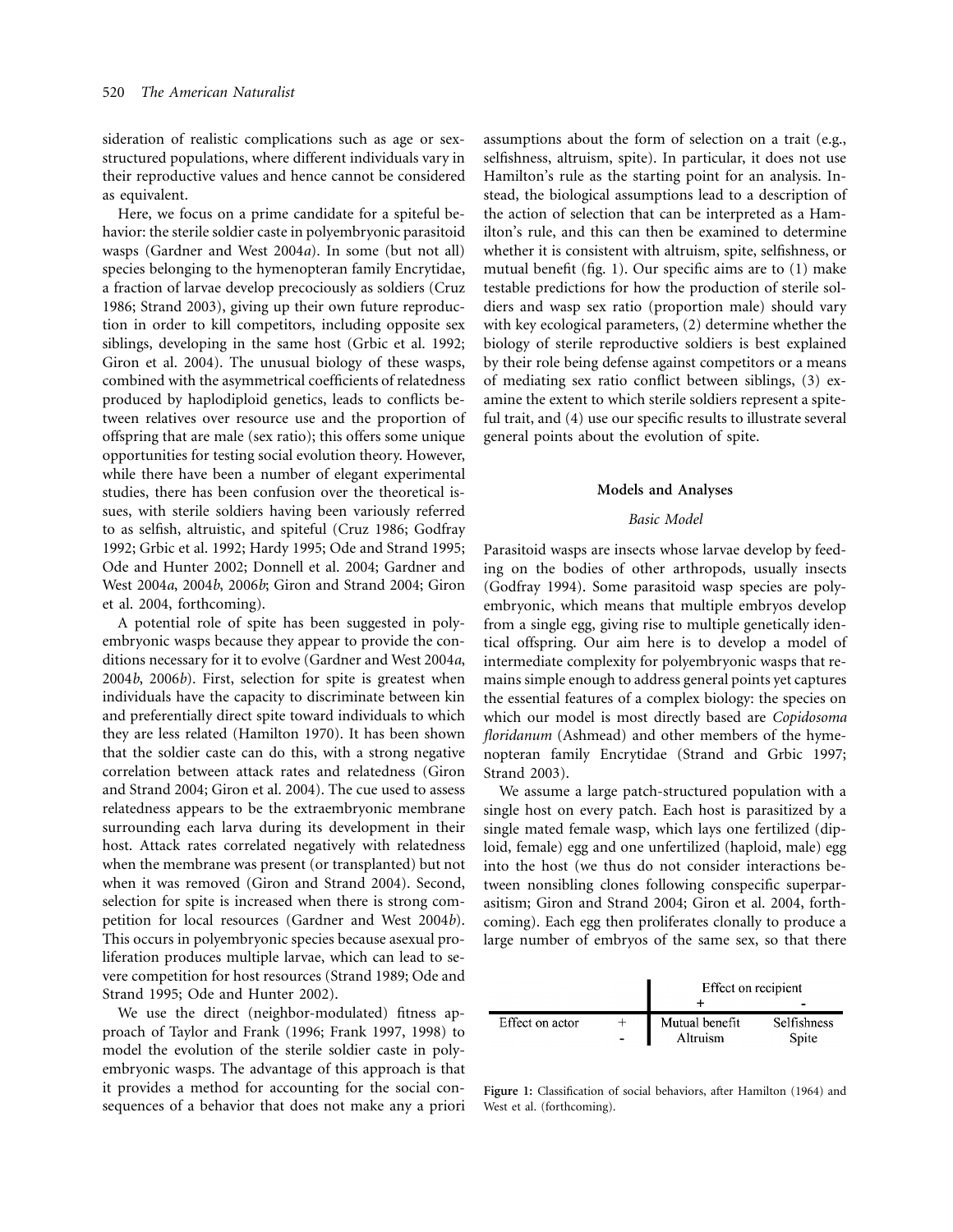is a large collection of clonal female embryos and clonal male embryos. Competition for host resources ensues, and  $N<sub>m</sub>$  adult males and  $N<sub>f</sub>$  adult females emerge from the host upon its death (all notation is summarized in table 1). In order to keep the discussion of our model relatively simple, we assume that the number of emerging individuals, but not their size, is influenced by competition for resources in the host. However, (*a*) our results could be interpreted in terms of the trade-off between size and number of individuals—by reinterpreting the quantities  $N<sub>m</sub>$  and  $N<sub>f</sub>$  as numbers of "reproductive units" rather than numbers of individuals—to give the same qualitative results and con-

**Table 1:** Summary of notation used in this article

| Symbol                                | Definition                                                                                                                              |  |  |  |
|---------------------------------------|-----------------------------------------------------------------------------------------------------------------------------------------|--|--|--|
| $N_{\rm f}$                           | Number of adult females emerging from a focal host                                                                                      |  |  |  |
| $N_{\rm m}$                           | Number of adult males emerging from a focal host                                                                                        |  |  |  |
| d <sub>f</sub>                        | Premating dispersal rate of females                                                                                                     |  |  |  |
| $d_{\rm m}$                           | Premating dispersal rate of males                                                                                                       |  |  |  |
| F                                     | Probability of sibmating; $f = (1 - d_m)(1 - d_f)$                                                                                      |  |  |  |
| Μ                                     | Mother                                                                                                                                  |  |  |  |
| F                                     | Father                                                                                                                                  |  |  |  |
| S                                     | Sister                                                                                                                                  |  |  |  |
| B                                     | Brother                                                                                                                                 |  |  |  |
| $p_{\scriptscriptstyle ij}$           | Consanguinity between individuals $i$ and $j$                                                                                           |  |  |  |
| $r_{ji}$                              | Relatedness of individual <i>j</i> to individual <i>i</i> , $p_{ij}/p_{ii}$                                                             |  |  |  |
| w                                     | Fitness                                                                                                                                 |  |  |  |
| $W_{\rm f}$                           | Fitness of a focal female                                                                                                               |  |  |  |
| $W_{\mathrm{f}}^{\prime}$             | Fitness of the sister of a focal male                                                                                                   |  |  |  |
| $W_{\rm m}$                           | Fitness of a focal male                                                                                                                 |  |  |  |
| $w'_{\rm m}$                          | Fitness of the brother of a focal female                                                                                                |  |  |  |
| $c_{\rm f}$                           | Class reproductive value of females, 2/3                                                                                                |  |  |  |
| $c_{\rm m}$                           | Class reproductive value of males, 1/3                                                                                                  |  |  |  |
| Χ                                     | Female soldier strategy; probability of a female developing as a soldier                                                                |  |  |  |
| х                                     | Soldier strategy employed by a focal female                                                                                             |  |  |  |
| $x^{\prime}$                          | Soldier strategy employed by the sisters of a focal male                                                                                |  |  |  |
| $\bar{x}$                             | Average female soldier strategy                                                                                                         |  |  |  |
| $x^*$                                 | Continuously stable female soldier strategy                                                                                             |  |  |  |
| G                                     | Genetic locus controlling female soldier strategy                                                                                       |  |  |  |
| g                                     | Genic value of a random gene from locus G in a focal individual                                                                         |  |  |  |
| g'                                    | Genic value of a random gene from locus G in sister of a focal male                                                                     |  |  |  |
| ĝ                                     | Breeding value for phenotype $X$ at locus $G$ for focal female                                                                          |  |  |  |
| $\hat{g}'$                            | Breeding value of phenotype $X$ at locus $G$ for sister of focal male                                                                   |  |  |  |
| Y                                     | Male soldier strategy; probability of a male developing as a soldier                                                                    |  |  |  |
| y                                     | Soldier strategy employed by a focal male                                                                                               |  |  |  |
| y'                                    | Soldier strategy employed by the brothers of a focal female                                                                             |  |  |  |
| $\bar{y}$                             | Average male soldier strategy                                                                                                           |  |  |  |
| $y^*$                                 | Continuously stable male soldier strategy                                                                                               |  |  |  |
| Н                                     | Genetic locus controlling male soldier strategy                                                                                         |  |  |  |
| h                                     | Genic value of a random gene from locus $H$ in a focal individual                                                                       |  |  |  |
| h'<br>ĥ                               | Genic value of a random gene from locus $H$ in brother of a focal female                                                                |  |  |  |
| h'                                    | Breeding value for phenotype $Y$ at locus $H$ for focal male                                                                            |  |  |  |
|                                       | Breeding value for phenotype $Y$ at locus $H$ for brother of focal female<br>Sex ratio, the proportion of emerging adults that are male |  |  |  |
| z<br>$z_i^*$                          | Preferred sex ratio from the point of view of an individual i                                                                           |  |  |  |
| b                                     | Group benefit of altruistic soldier function                                                                                            |  |  |  |
| k                                     | Shape parameter for soldier-mediated killing curve                                                                                      |  |  |  |
|                                       | Degree of soft selection at the level of the host                                                                                       |  |  |  |
| s<br>п                                | Number of extra males killed if a female develops as a soldier                                                                          |  |  |  |
|                                       | Life-for-life relatedness of a male hostmate (brother) to a focal female                                                                |  |  |  |
| $\bm{\rho}_{\rm m}$<br>$\rho_{\rm f}$ | Life-for-life relatedness of a female hostmate (sister) to a focal female                                                               |  |  |  |
| ρ                                     | Life-for-life relatedness of the average hostmate to a focal female                                                                     |  |  |  |
|                                       |                                                                                                                                         |  |  |  |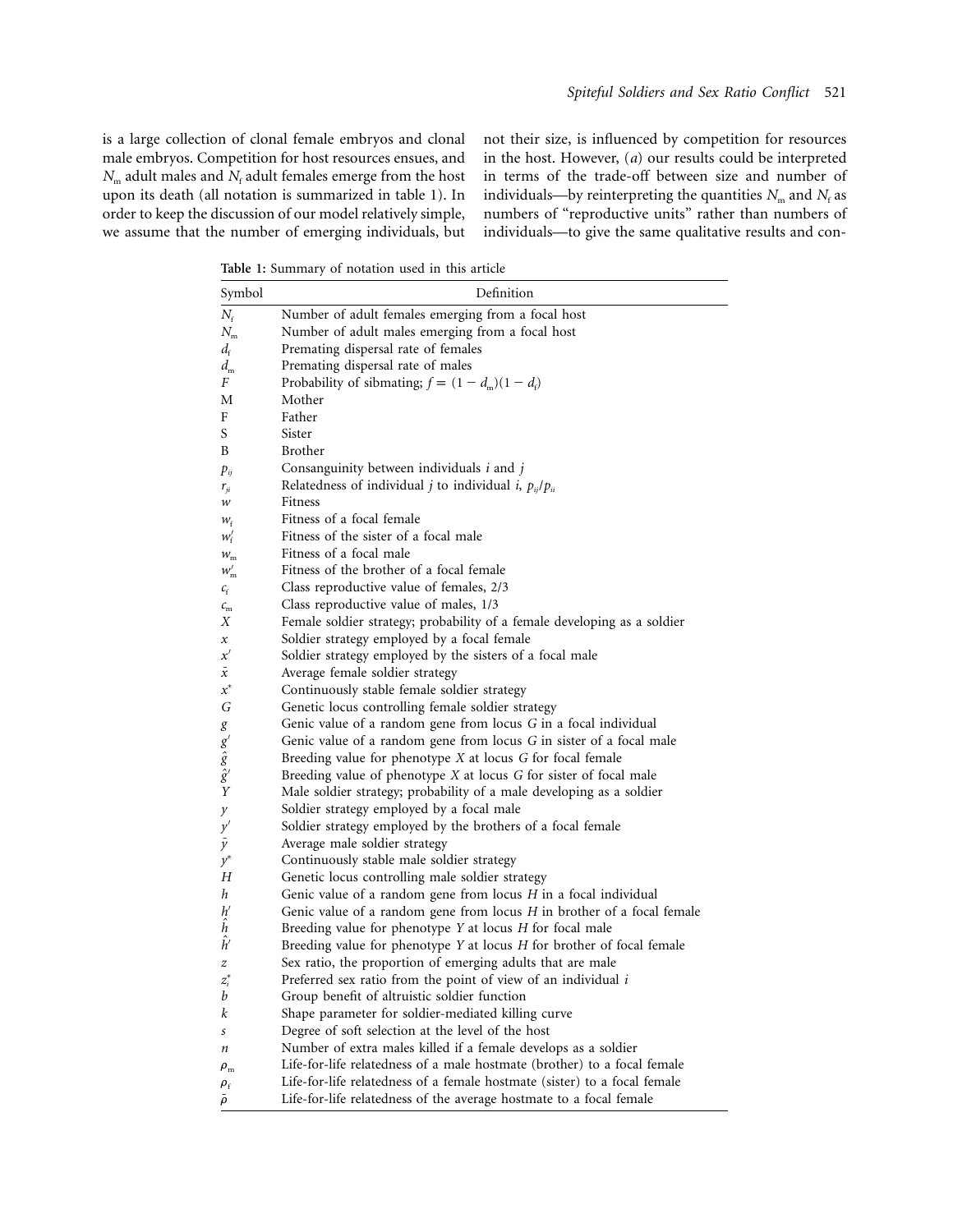clusions of this analysis; and (*b*) when brood sizes are large, as is the case with polyembryonic species (see below), selection favors adjustment of the clutch size such that variation in body size will be negligible (Charnov and Downhower 1995; West et al. 2001; Guinnee et al., forthcoming).

We assume a very large number of emergents  $(N_f,$  $N_m \gg 1$ ), which is empirically supported (e.g., Ode and Strand 1995 report minimum brood sizes of approximately 600 for *C. floridanum*) and allows for a simple, deterministic analysis. A proportion  $d<sub>m</sub>$  of males and a proportion  $d<sub>f</sub>$  of females disperse to random patches elsewhere in the population, and the nondispersing individuals remain on their natal patch. Random within-patch mating ensues so the frequency of sibmating is  $(1 - d_i)(1 - d_m)$ —followed by male death and dispersal of the mated females to colonize new patches. This allows us to vary the mating system between the extremes of complete inbreeding (complete local mate competition [LMC]; Hamilton 1967) to panmictic mating with no inbreeding. Polyembryonic wasp mating structures are thought to be at an intermediate state, with some, but not complete, inbreeding (i.e., partial LMC; Hardy 1994; Ode and Hunter 2002; Giron et al. 2004).

## *Genetical Associations*

An important feature of this model is that it is "closed" so that relatedness and mate competition emerge from the model parameters rather than being specified explicitly (for a comparison of different approaches, see Gardner and West 2006*a*). This is helpful in two ways. First, it reduces the number of parameters required in the model, which leads to a simpler analysis. Second, relatedness and competition are not independent, so treating them as such could lead to potentially important biological effects being overlooked. Assuming that the system is at equilibrium, the above model provides enough information for us to determine the genetical associations between members of each family. There are four family members: mother (M), father (F), brother (B), and sister (S), where brother or sister denotes a single embryo before clonal proliferation. Figure 2 illustrates this family unit, the haplodiploid mode of inheritance, and several coefficients describing consanguinity between family members (the probability that two genes picked at random from homologous loci in the two individuals are identical by descent; calculated in the appendix). The coefficients of consanguinity combine to give kin selection coefficients of relatedness (see below).

It is important to be clear about what is denoted by a coefficient of relatedness, since relatedness between two individuals may not be the same in both directions(Grafen 1985). In general, we will describe the genetic similarity



**Figure 2:** Family unit (mother, father, brother, sister), with haplodiploid mode of inheritance. Coefficients of consanguinity are shown for mother and father ( $p_{\text{MP}}$ ), brother and sister ( $p_{\text{BS}}$ ), brother and brother ( $p_{\text{BB}}$ ), sister and sister ( $p_{\text{ss}}$ ), mother and brother ( $p_{\text{BM}}$ ), and mother and sister ( $p_{\text{SM}}$ ).

of an individual *j* to an individual *i* from the point of view of the individual *i* as "the relatedness of *j* to *i*," and we denote this  $r_{ii}$ . From the regression definition of relatedness, we can write  $r_{ji} = (p_j - p)/(p_i - p)$ , where a gene has been drawn from at random from  $i$ ,  $p_i$  is the probability of drawing the same allele from  $i$  in any further draw,  $p_i$ is the probability of drawing the same allele from *j*, and *p* is the frequency of the allele in the population (Grafen 1985). Because we will employ an evolutionary game theoretic approach in which we focus on the invasion success of a vanishingly rare allele, we can write  $r_{ii} \rightarrow p_{ii}/p_{ii}$  as  $p \rightarrow 0$ , where  $p_{ij}$  and  $p_{ii}$  are, respectively, the coefficients of consanguinity for the individuals *i* and *j* and for individual *i* to itself. We employ four coefficients of relatedness: the relatedness of (1) brother to sister,  $r_{BS} = p_{BS}/p_{SS}$ ; (2) sister to brother,  $r_{SB} = p_{BS}/p_{BB}$ ; (3) son to mother,  $r_{BM} =$  $p_{BM}/p_{MM} = p_{BM}/p_{SS}$ ; and (4) daughter to mother,  $r_{SM}$  =  $p_{SM}/p_{MM} = p_{SM}/p_{SS}$ . (Note that the consanguinity of a mother to herself is the same as the consanguinity of any female to herself or of any female to any one of her clonal sisters, so  $p_{\text{MM}} = p_{\text{ss}}$ .) These relatedness coefficients are summarized in table 2.

## *Kin Selection in a Class-Structured Population*

We pursue our kin selection analyses using the direct (neighbor-modulated) fitness approach described by Taylor and Frank (1996; Frank 1997, 1998). The direct fitness approach begins with an expression describing an individual's total personal fitness as a function of its own behavior and the behaviors of its social partners, and it is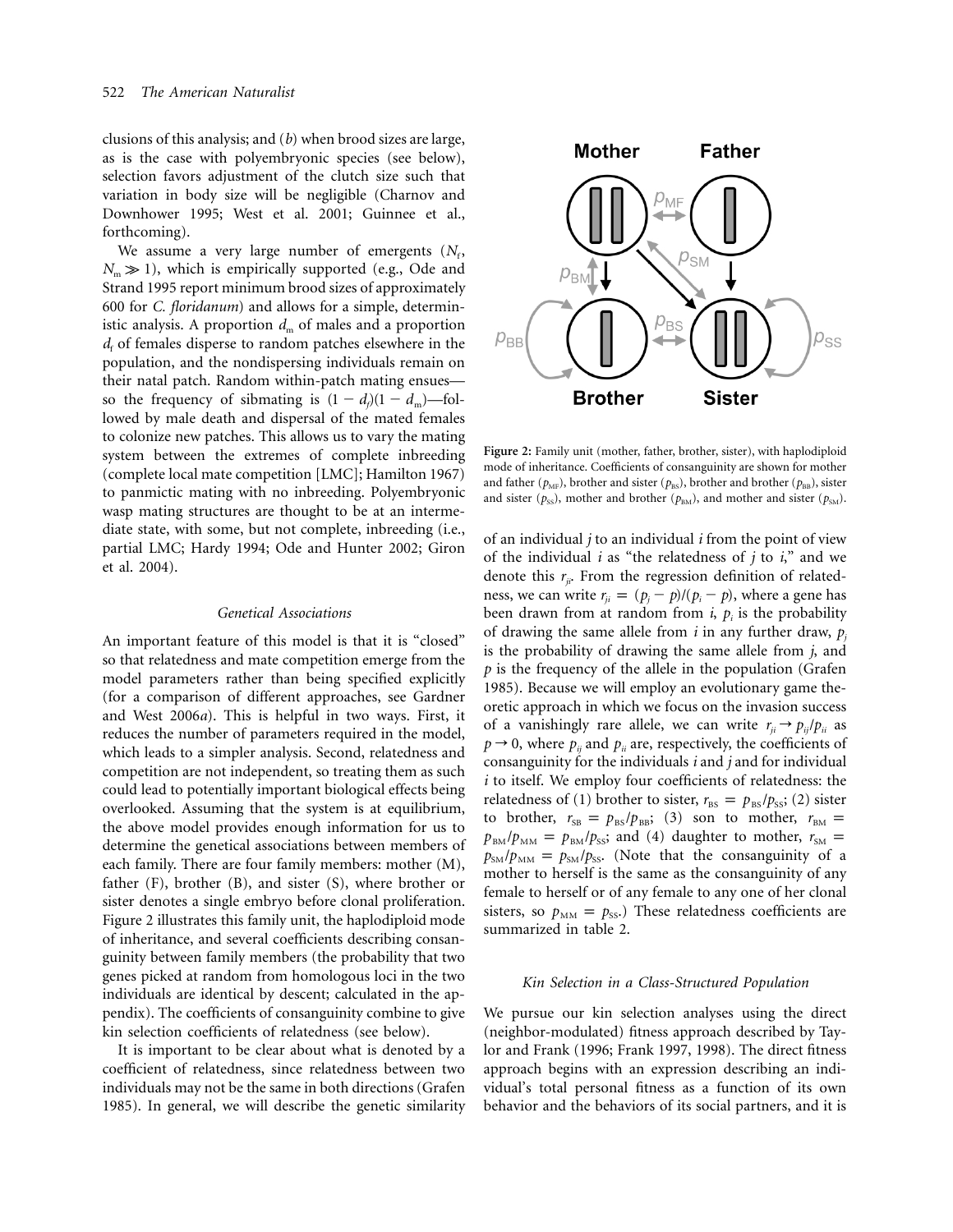| Genealogical<br>relationship | Relatedness<br>coefficient | Consanguinity<br>ratio                          | In terms of model<br>parameters |
|------------------------------|----------------------------|-------------------------------------------------|---------------------------------|
| Brother to sister            | $r_{\rm RS}$               | $p_{\rm{BS}}$                                   |                                 |
| Sister to brother            | $r_{SB}$                   | $p_{ss}$<br>$p_{\rm{BS}}$                       | $2-(1-d_{\rm m})(1-d_{\rm f})$  |
| Son to mother                | $r_{\rm BM}$               | $p_{BB}$<br>$p_{\scriptscriptstyle{\text{BM}}}$ | $4-3(1-d_m)(1-d_f)$             |
| Daughter to mother           | $r_{\rm SM}$               | $p_{ss}$<br>$p_{\rm sm}$<br>$p_{ss}$            | $2-(1-d_{\rm m})(1-d_{\rm f})$  |

**Table 2:** Summary of coefficients of relatedness used in the kin selection analysis

exactly equivalent to the more familiar inclusive fitness approach of Hamilton (1964; see Frank 1997, 1998; Taylor et al. 2006). For a class-structured population, fitness (*w*) is derived by averaging over the fitness of individuals in each class, weighting by class reproductive value (Taylor and Frank 1996). These weightings allow for the possibility that different classes contribute differently to future generations (Fisher 1930; Price and Smith 1972). In the context of this model, we have

$$
w = c_{\rm f} w_{\rm f} + c_{\rm m} w_{\rm m}, \tag{1}
$$

where  $w_f$  and  $w_m$  are the fitness of a female and male individual, respectively, normalized so that the average fitness of a female and male are equal ( $\bar{w}_f = \bar{w}_m$ ), and  $c_f$  and  $c<sub>m</sub>$  are the class reproductive values of females and males, respectively. As described by Price (1970) and derived explicitly by Taylor (1996), the class reproductive values appropriate for haplodiploidy are  $c_f = 2/3$  and  $c_m = 1/3$ , since the females make a genetic contribution to future generations that is twice as great as the contribution of the males. The fitness of a female embryo is given by the expected number of emerging adult females after clonal proliferation and development within the host:  $w_f = N_f$ . The fitness of a male embryo is given by expected mating success, which is determined by the number of emerging adult males and the ratio of females to males in the mating groups within which they compete:

$$
w_{\rm m} = N_{\rm m} \left[ d_{\rm m} \frac{\overline{N}_{\rm f}}{\overline{N}_{\rm m}} + (1 - d_{\rm m}) \frac{(1 - d_{\rm f})N_{\rm f} + d_{\rm f} \overline{N}_{\rm f}}{(1 - d_{\rm m})N_{\rm m} + d_{\rm m} \overline{N}_{\rm m}} \right], \quad (2)
$$

where  $\overline{N}_{\text{f}}$  and  $\overline{N}_{\text{m}}$  are the population averages of  $N_{\text{f}}$  and  $N<sub>m</sub>$ , respectively. Note that, consistent with the normalization assumption for equation (1),  $\bar{w}_{\rm f} = \bar{w}_{\rm m} = \overline{N}_{\rm f}$ .

# **Results and Discussion**

## *Conflict over the Sex Ratio*

It has been suggested that in polyembryonic wasps, there is a conflict over the sex ratio (proportion of male offspring) from the perspective of the mother, sons, and daughters and that this is important to the evolution of the sterile soldier caste (Grbic et al. 1992; Godfray 1994; Hardy 1994; Ode and Strand 1995; Ode and Hunter 2002; Giron et al. 2004, forthcoming; Corley et al. 2005). Crucial to this is the mating system and, in particular, the extent to which brothers compete for mates, some of which are their sisters. Local mate competition selects for femalebiased sex ratios (Hamilton 1967). A female bias is favored because it reduces the competition among sons and provides more mates for each son (Taylor 1981). With maternal control of sex allocation, an additional bias is favored in haplodiploid species because inbreeding causes mothers to value their daughters more than their sons (Hamilton 1972; Frank 1985; Herre 1985).

Here, we examine the conflict over the sex ratio before adding in the complications that arise with the production of sterile soldiers. We assume that the total number of adult wasps emerging from a host is a constant,  $N =$  $N_m + N_f$ , and that the sex ratio (proportion of offspring that are male) among the emergents is  $z = N_m/N$ . We then assume that different family members are in control of the sex ratio, and we determine the evolutionarily stable strategy (ESS; Maynard Smith and Price 1973), which may also be interpreted as the sex ratio preferred by that family member (see appendix for details). Although we will later focus on how sons and daughters can adjust the sex ratio through the production of soldiers, we also include the ESS sex ratio from the mother's perspective for completeness and for comparison with previous theory (Werren and Hatcher 2000; Beukeboom et al. 2001; Pen 2006). We find that the ESS sex ratios for the sister  $(z<sub>s</sub><sup>*</sup>)$ , brother  $(z_{\rm B}^*)$ , and mother  $(z_{\rm M}^*)$  are, respectively,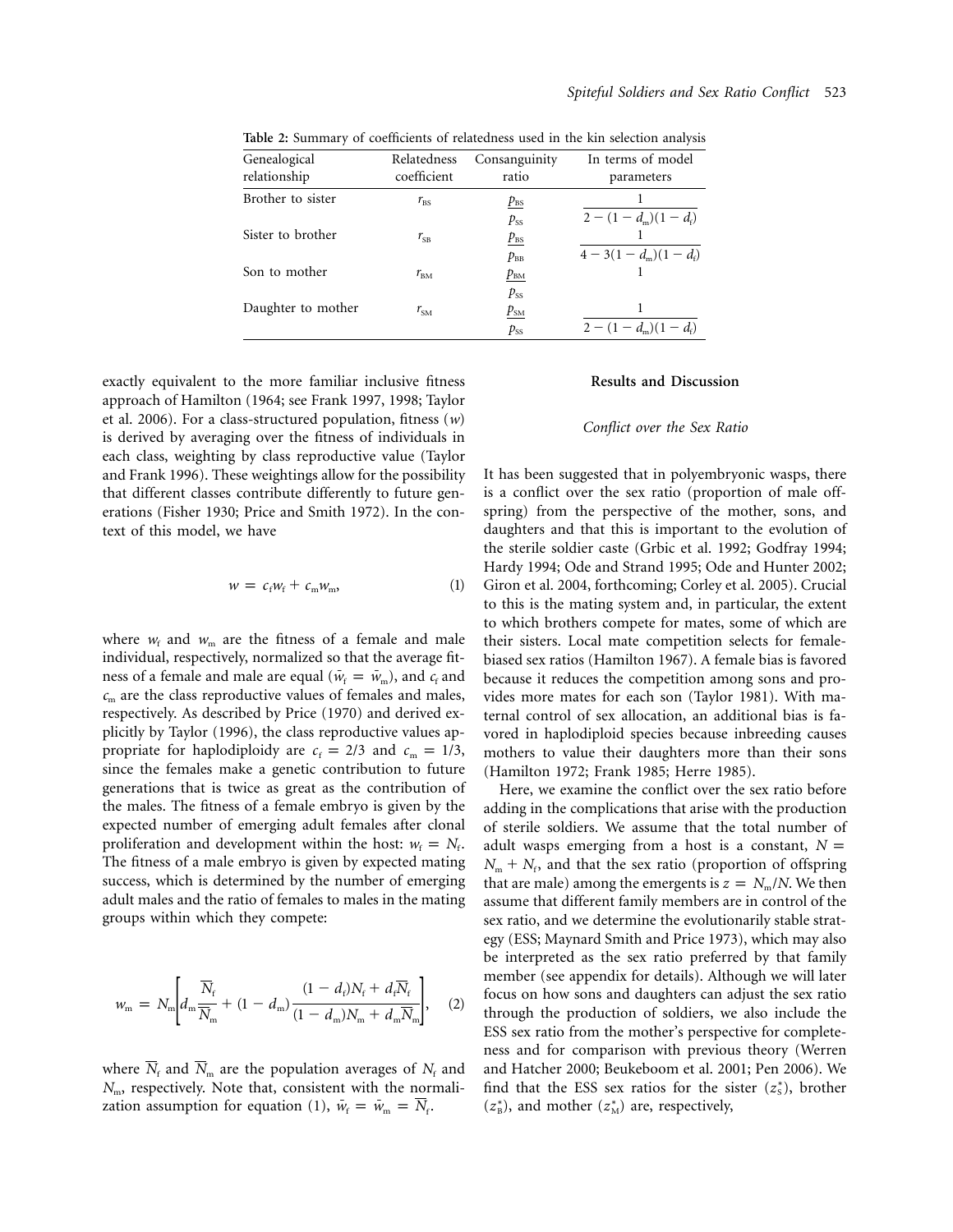$$
z_{\rm s}^* = \frac{(2-d_{\rm m})d_{\rm m}}{3 + d_{\rm f}(1-d_{\rm m}) + (3-d_{\rm m})d_{\rm m}},\tag{3}
$$

$$
\frac{[1+3d_{\rm f}(1-d_{\rm m})+3d_{\rm m}](2-d_{\rm m})d_{\rm m}}{3-3d_{\rm f}^2(1-d_{\rm m})^2+d_{\rm f}(1-d_{\rm m})(2-3d_{\rm m}^2)+d_{\rm m}[4+d_{\rm m}(2-3d_{\rm m})]},(4)
$$

 $z_B^* =$ 

$$
z_{\scriptscriptstyle{\rm M}}^* = \frac{[1+d_{\scriptscriptstyle{\rm f}}(1-d_{\scriptscriptstyle{\rm m}})+d_{\scriptscriptstyle{\rm m}}](2-d_{\scriptscriptstyle{\rm m}})d_{\scriptscriptstyle{\rm m}}}{3-d_{\scriptscriptstyle{\rm f}}^2(1-d_{\scriptscriptstyle{\rm m}})^2+2d_{\scriptscriptstyle{\rm m}}+d_{\scriptscriptstyle{\rm f}}(1-d_{\scriptscriptstyle{\rm m}})d_{\scriptscriptstyle{\rm m}}^2+d_{\scriptscriptstyle{\rm n}}^3}.
$$
 (5)

Dispersal influences the optimal sex ratio in two ways. First, male and female dispersal both impact on the various relatedness coefficients, which can be expressed as functions of the inbreeding coefficient  $f = (1 - d_m)(1 - d_f)$ . Second, the rate of male dispersal determines the intensity of local competition for mates. Numerical examples are given in figure 3. At one extreme, if all mating takes place between individuals from the same host and there is complete sibmating ( $d_m = d_f = 0$ ), the ESS from all perspectives will be to produce a sex ratio of 0, which is interpreted as producing the minimum numbers of sons to mate the daughters. This situation therefore leads to no intrafamilial conflict and agrees with previous theory (Hamilton 1967). As the rate of female or male dispersal before mating increases, it leads to lower levels of LMC, selecting for a less female-biased sex ratio (Taylor 1993). However, it also leads to conflict, with a different sex ratio being favored from the perspective of the mother, daughters, and sons (in agreement with previous verbal arguments; Godfray

1994; Hardy 1994; Ode and Hunter 2002). Although empirical testing of LMC can be facilitated by expressing the ESS sex ratio as a function of only inbreeding rate (Taylor 1993; Nee et al. 2002), this is not possible here, where we allow both sexes to disperse.

Daughters will favor a more female-biased sex ratio than their mothers or brothers because they are more related to their clonal sisters than to their brothers. Similarly, sons will favor a less biased sex ratio than their mother or sisters, because they are more related to their clonal brothers than to their sisters. As the opportunities for males to obtain mates elsewhere increase, this decreases the extent of LMC, favoring a less female-biased sex ratio and leading to an increased conflict. This could be tested by comparing sex ratios and soldier production/aggression across populations that differ in inbreeding rates.

#### *A General Model of Soldier Production and Function*

We now extend our model to allow for the production of sterile soldiers. In some polyembryonic species, there are distinct morphological castes where individuals from the same egg can develop through two alternate pathways. Some (usually most) individuals will develop as "reproductive larvae" that develop into adult wasps, provided that they survive resource competition in the host. In contrast, a minority of individuals develop as "precocious larvae" that possess enlarged mandibles, never moult, and



**Figure** 3: Preferred sex ratio,  $z^*$ , from the point of view of the brother, sister, and mother for a range of male premating dispersal ( $0 \le d_m \le 1$ ). The solid lines are for no female premating dispersal ( $d_f = 0$ ), and the dotted lines are for full female premating dispersal ( $d_f = 1$ ). Note that premating dispersal of males generates conflict of interest over sex ratio optima.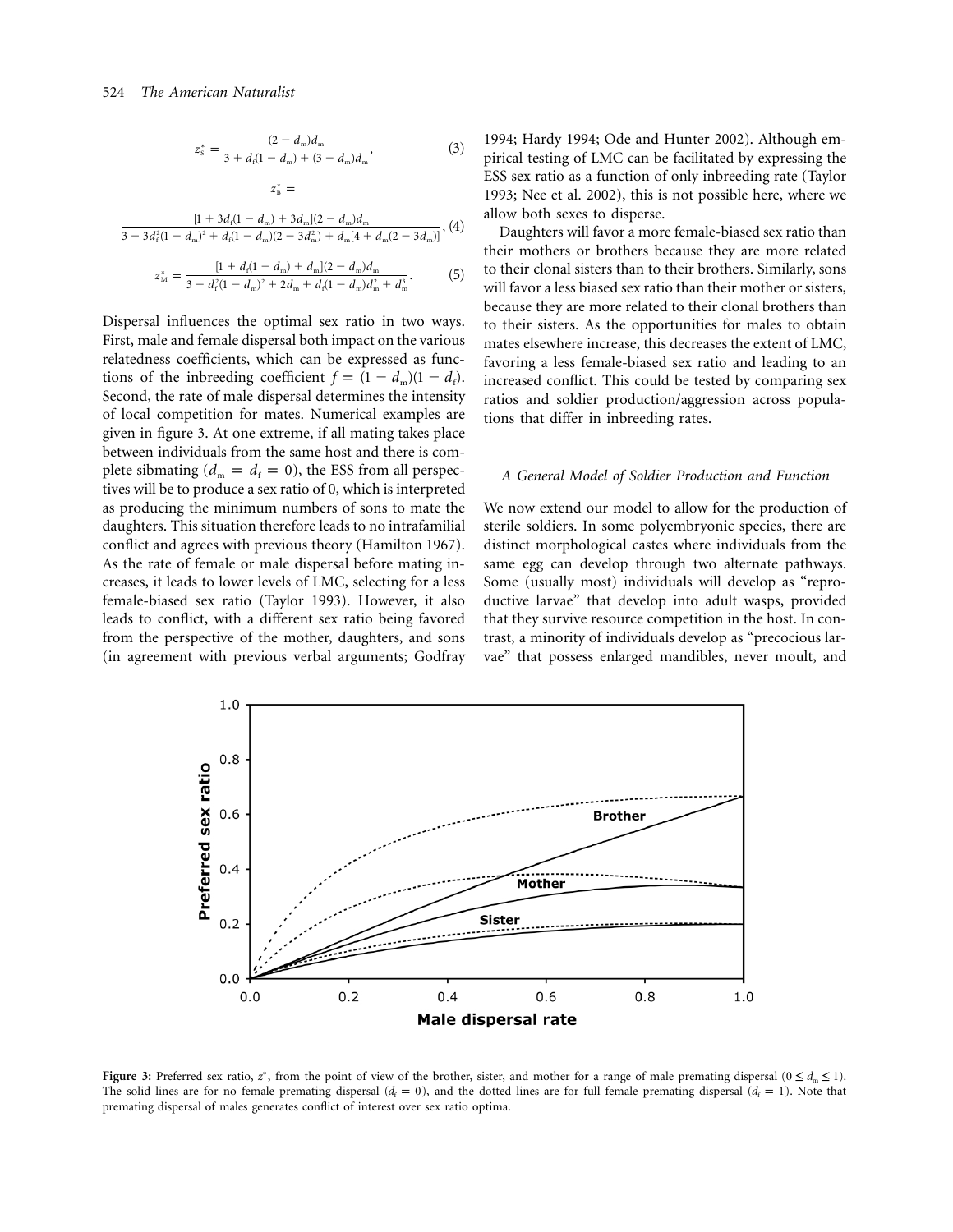die when their reproductive siblings consume the host (Grbic et al. 1992; Donnell et al. 2004; Zhurov et al. 2004; Corley et al. 2005; Donnell and Strand 2006). Two classes of function have been proposed for these sterile soldiers. First, soldiers may provide a general benefit to their siblings by attacking the larvae of other parasitoid species (Cruz 1981; Strand et al. 1990; Harvey et al. 2000; Giron et al., forthcoming) or by physical maceration of host tissues to improve release of resources (Silvestri 1906). We term this the defense and facilitation hypothesis. Second, they may provide a weapon against relatives and other conspecifics in the sex ratio conflict. Specifically, female soldiers could kill males to produce a more female-biased sex ratio, and male soldiers could kill females to produce a less female-biased sex ratio (Godfray 1992; Hardy 1994; Ode and Hunter 2002; Giron et al., forthcoming). We term this the conflict hypothesis. In this section, we use our basic model to determine which of these hypotheses is most consistent with the observed distribution of sterile soldiers.

We describe the proportion of female embryos developing as soldiers as *X* and the proportion of male embryos developing as soldiers as *Y*. When referring to a focal female, we will denote the soldier strategy of this female as *x* and her brothers' soldier strategy as  $y'$ . When referring to a focal male, we will denote the soldier strategy of the male as  $\gamma$  and his sisters' soldier strategy as  $x'$ . The population average strategies for both sexes are  $\bar{x}$  and  $\bar{y}$  for females and males, respectively. Soldier function is expected to impact both the number of adults (*N*) emerging from the host and the sex ratio (*z*) among these emergents. We describe this dependency in a very general way by making explicit that both *N* and *z* are functions of male and female allocation to the soldier caste. In the appendix, we show that the direction of sex bias in soldier production has a simple relationship to the form of these generalized functions. We do this by (1) assuming that the sexes currently allocate equally to soldier production, (2) setting the female trait to its ESS value, and (3) determining the direction of evolution in the male trait (*y*) under the action of selection. If selection acts to increase the male allocation to soldier production at this point, then males are predicted to have a greater ESS production of soldiers than females. Conversely, if selection acts to decrease the male allocation to soldier production, then the male soldier production ESS is predicted to be lower than that for females.

We use the above approach to assess the validity of the two competing hypotheses for soldier function. In particular, under the defense and facilitation hypothesis, we expect increasing soldier production to be associated with an increase in the number of adult wasps emerging from the parasitized host (at least when this defense and facilitation is helpful). Conversely, under the conflict hypothesis, we expect increasing soldier production to be associated with a decrease in the number of adult wasps emerging from the host. We find that if the function of soldiers is predominantly one of defense and facilitation, then it is the males that are expected to allocate more toward soldier production. Results obtained from an illustrative model of defense and facilitation function support this prediction and additionally show that allocation to soldier function should increase as the benefit soldiers bring to their siblings increases (fig. 4, *left column*). If the function of the soldiers is primarily to manipulate the sex ratio in that sex's favor, then it is the females that are predicted to allocate more to the production of the soldier caste. Again, this is supported by an example model of conflict function, which also suggests that soldier production should increase with the degree of soft selection (the intensity of resource competition; Wallace 1968; Gardner and West 2006*a*, 2006*b*) at the level of the host (fig. 4, *middle and right columns*). Both hypotheses predict that any sex ratio bias will be in favor of females (fig. 4). For simplicity, we have assumed a single foundress of the focal species ovipositing in each parasitized host; hence, our model does not address interactions between unrelated conspecifics.

In *Copidosoma floridanum* and congeners, the sterile soldiers are predominantly or even exclusively females (Doutt 1947; Grbic et al. 1992; Ode and Strand 1995; Keasar et al. 2006; Giron et al., forthcoming; for *Copidosoma sosares*, P. J. Ode and M. R. Strand, personal communication), suggesting that the primary function of soldiers (at least in mixed-sex full-sibling broods) is sex ratio manipulation (conflict) and not defense and facilitation. This conclusion is further supported by empirical observations that female soldiers preferentially kill the males when both sexes are developing in a host (Grbic et al. 1992; Giron et al. 2004, forthcoming). Males appear to try to avoid attack by "hiding" in the fat tissues of the host abdomen (Grbic et al. 1992), but soldier action still leads to female-biased sex ratios as extreme as 10% male (Strand 1989; Grbic et al. 1992; Walter and Clarke 1992; Ode and Strand 1995).

Our model predicts how the pattern of soldier production could vary across species. For example, in species where most broods are single sex, there is no sex ratio conflict, and so soldiers could be favored in both sexes for defense purposes. Comparative work examining how soldier production varies with the oviposition behavior of females and species ecology would be extremely useful. Furthermore, even in species such as *C. floridanum*, soldiers may have multiple functions. Recent empirical investigations do lend support to our prediction that the primary function of soldiers is to mediate intraspecific conflict (Giron et al., forthcoming). However, these studies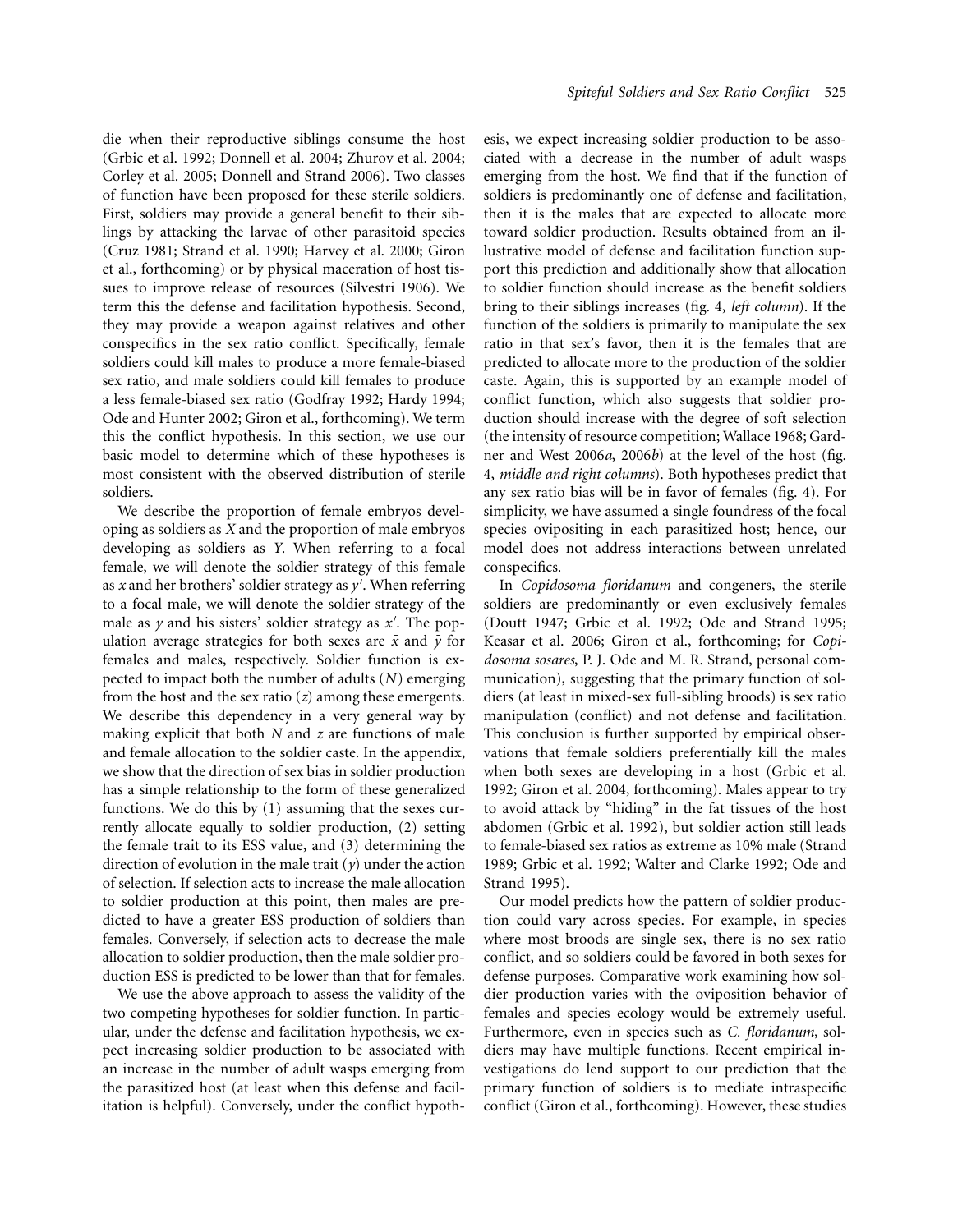# 526 *The American Naturalist*

**Figure 4:** Impact of mating system on male and female soldier production and the resulting sex ratio among emerging wasps for three different models of soldier function: defense and facilitation function; conflict function, with no self-restraint; and conflict function, with self restraint (where individuals choose not to develop at all in order to free up resources for hostmates). For simplicity, we assume no dispersal of females before mating  $(d_f = 0)$  and allow male dispersal to vary between the extremes of local mate competition  $(d_m = 0)$  to panmixis  $(d_m = 1)$ . *Top row*, male soldier production with defense and facilitation function (*left*; with varying group benefit *b*), conflict function with no self-restraint (*middle*; with varying soft selection *s*), and conflict function with self-restraint (*right*; with varying soft selection *s*; dashed lines indicate the degree of self-restraint in terms of the proportion of males lost). *Middle row*, female soldier production with defense and facilitation function (*left*; with varying group benefit *b*), conflict function with no self-restraint (*middle*; with varying soft selection *s*), and conflict function with self-restraint (*right*; with varying soft selection *s*). *Bottom row*, sex ratio among emergents with defense and facilitation function (*left*; with varying group benefit *b*), conflict function with no self-restraint (*middle*; with varying soft selection *s*), and conflict function with self-restraint (*right*; with varying soft selection *s*). The key qualitative result is that the defense and facilitation hypothesis for soldier function leads to the prediction that soldiers will be predominantly male and, conversely, that the conflict hypothesis leads to the prediction that soldiers will be predominantly female.

have also shown that two morphologically distinguishable soldier types are produced during the course of clone development, with the earliest-produced soldiers specializing toward intraspecific conflict resolution and the laterproduced soldiers being more involved in defense from interspecific competitors (Giron et al., forthcoming).

Alternative possibilities have been suggested to explain sex-biased soldier production. Doutt (1947) suggested that the haploid genome of males could be responsible for sex

differences in *Copidosoma* development. However, male soldiers do exist, so it is reasonable to assume that the proportions of embryos of each sex developing as sterile soldiers is unconstrained by ploidy. P. Nonacs (personal communication) has suggested that soldier-mediated killing could be directed toward poor-quality mutated individuals in an effort to remove deleterious mutations from the brood. However, (*a*) the benefit derived from such a "quality control" function is likely to be orders of mag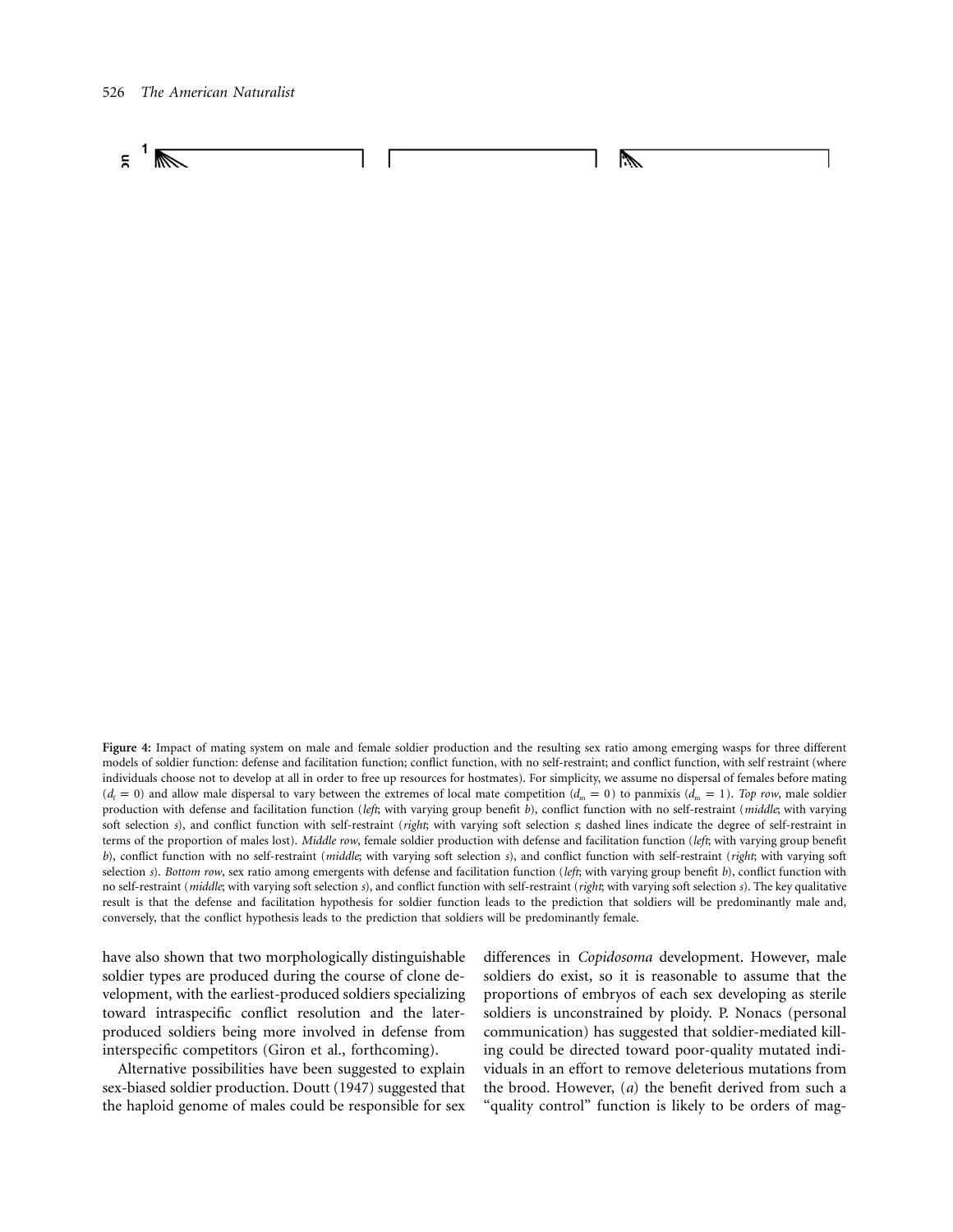nitude lower than the direct selection opposing sterility; and (*b*) this mutational elimination would benefit the whole brood, which could select for a male soldier bias, as with the defense and facilitation hypothesis.

## *Spiteful and Altruistic Hamilton's Rules*

Setting the predictions of our general model of soldier function alongside empirical observations of sex bias in soldier production, we have found in favor of the hypothesis that soldiers in mixed-sex, full-sibling broods of *C. floridanum* and related species have a primarily conflictrelated function and, against the hypothesis, that they are primarily engaged in defense and facilitation activities. In this section, we conceptualize this result in terms of the general classification of social behaviors (fig. 1) and Hamilton's rule. In particular, we determine whether soldier function can be regarded as a spiteful, altruistic, or other form of trait.

It is instructive to restrict attention to a special case of our conflict model (described in the appendix) and examine the evolution of female soldier production when there is complete male premating dispersal  $(d_m = 1)$  and males are not producing soldiers  $(y = 0)$ . Here, a condition for females to be selected to increase their allocation to soldier production is

$$
-n\rho_{\rm m} + s(n+1)\bar{\rho} - \rho_{\rm f} > 0, \qquad (6)
$$

where  $n = k\bar{x}^{k-1}$  is the number of extra male hostmates (brothers) killed if the focal female develops as a soldier (the parameter *k* describes how soldier production translates into killing of the opposite sex, as described in the appendix);  $\rho_m = (\overline{N_f}/\overline{N_m})c_m r_{BS}$  is the "life-for-life" relatedness (Hamilton 1972) of a brother to the focal female, being the product of the genetic relatedness  $(r_{BS})$  of brother to sister multiplied by the reproductive value of the brother,  $(\overline{N_f}/\overline{N_m})c_m$ ;  $\rho_f = c_f$  is the life-for-life relatedness of a female hostmate (sister) to the focal female, being the product of their genetic relatedness ( $r_{ss} = 1$ ) and the reproductive value of the sister  $(c_f)$ ; and  $\bar{\rho} = z\rho_m + (1 - \bar{\rho})$  $z/\rho_f$  is the life-for-life relatedness of the average hostmate to the focal female.

This can be interpreted as a three-party Hamilton's rule, with the net inclusive fitness effect if the female develops as a soldier summarized on the left-hand side of inequality (6) being the sum of the inclusive fitness decrement due to the killing of an extra *n* brothers  $(-n\rho_m)$ , the inclusive fitness decrement due to the loss of the female's own future reproduction  $(-\rho_f)$ , and the inclusive fitness increment due to the freeing up of a proportion *s* of these  $n + 1$ individuals' resources for use by other hostmates  $(+)$  $s[n+1]\bar{\rho}$ ). One possible interpretation of this behavior is

that of "Wilsonian spite" (Wilson 1975), which is favored because of benefits received by a positively related third party (Foster et al. 2001) and which may also be thought of as "indirect altruism." An advantage of equation (6) is that relatedness is given by simple life-for-life measures, which can be understood by nonspecialists. A disadvantage is that it is difficult to conceptualize such a three-party Hamilton's rule in terms of the classic two-party classification (fig. 1), and so it is necessary to invoke a new class of behavior, such as indirect altruism.

We can rearrange equation (6) into a spiteful two-party Hamilton's rule by measuring relatedness of victims relative to competitors. Relatedness describes the genetic similarity of two individuals relative to the average genetic similarity between individuals within a reference population (Grafen 1985; Frank 1998). Consequently, provided all fitness effects are accounted for, then the scale at which relatedness is measured is a matter of preference (Queller 1994; West et al. 2002; Gardner and West 2004*b*; Lehmann et al. 2006). Queller (1994; see also Kelly 1994) showed that a natural measure of relatedness was to measure genetic similarity at the level at which competition occurs, the "economic neighborhood." Using this approach, Gardner et al. (2004; Gardner and West 2004*b*) showed that behaviors such as chemical warfare in microbes could be encapsulated by a spiteful two-party Hamilton's rule. Using a similar approach here, we can rearrange equation (6) to give:

$$
\frac{\rho_{\rm m} - s\bar{\rho}}{\rho_{\rm f} - s\bar{\rho}} (-n) > 1.
$$
\n(7)

Here we have the spiteful Hamilton's rule  $Rb > c$ , where  $b = -n$  is the negative benefit inflicted by the female against her victims;  $c = 1$  is the cost of the female's sacrifice of her own future reproductive success; and  $R =$  $(\rho_m - s\bar{\rho})/(\rho_f - s\bar{\rho})$  is the coefficient of relatedness of the focal female to her brothers, measured relative to the average competitor,  $s\bar{\rho}$  (since a proportion  $s$  of competition is within host and hostmates are valued at  $\bar{\rho}$ , then the average competitor is valued at *s* $\bar{\rho}$ ; Gardner and West 2006*a*). Because brothers are valued less than sisters  $(\rho_m < \rho_f)$  and therefore less than the average hostmate  $(\rho_m < \bar{\rho})$ , then provided that competition is sufficiently localized at the level of the host, brothers may be valued less than the average competitor ( $\rho_m < s\bar{\rho}$ ), giving a negative relatedness  $(R < 0)$ . This shows that it is also possible to interpret soldier production as spiteful, supporting the previous conclusion from idealized, simple models that examples of Wilsonian spite can also be interpreted as Hamiltonian spite (Gardner and West 2004*a*, 2006*b*; Lehmann et al. 2006).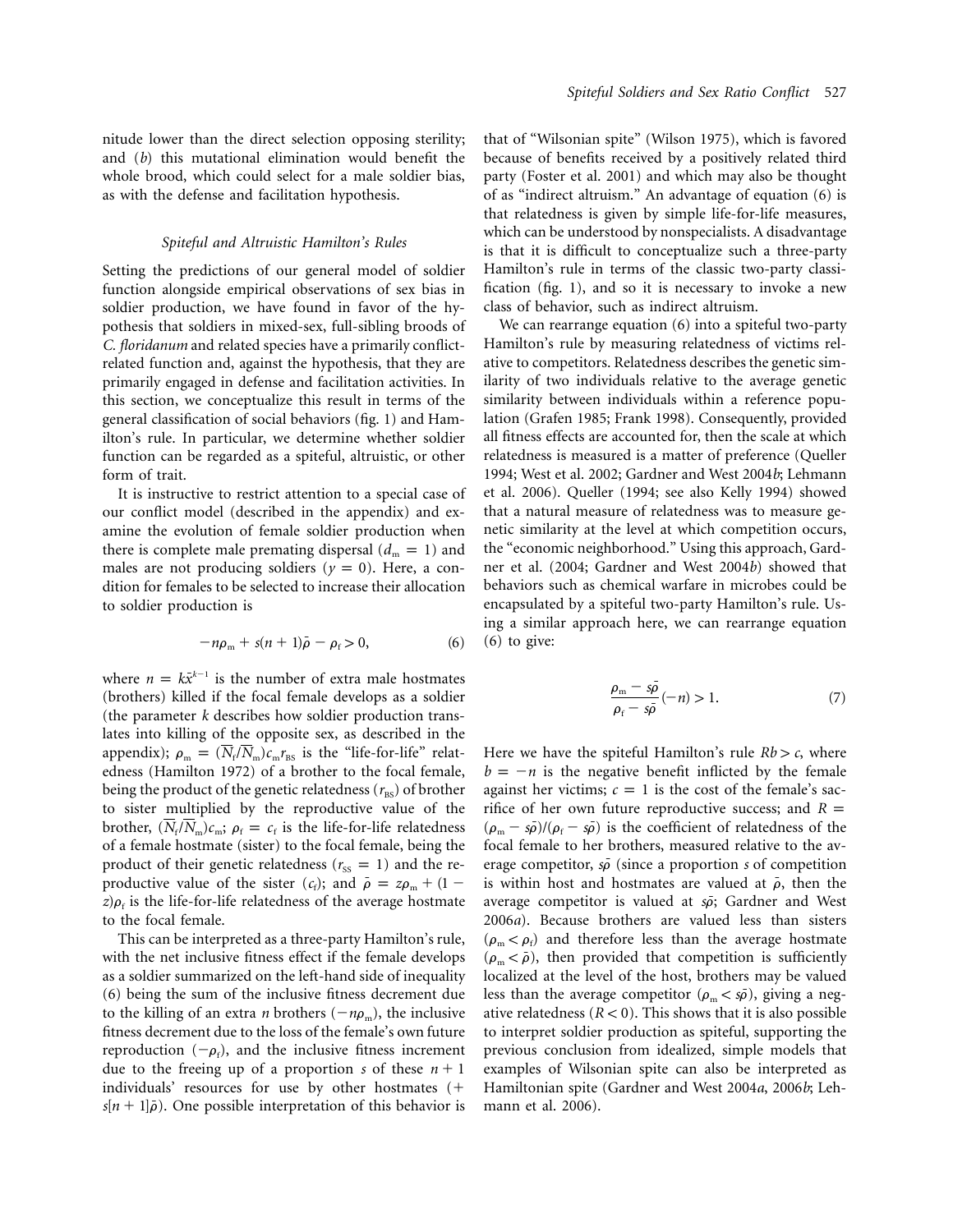Alternatively, we can also rearrange equation (6) into a two-party Hamilton's rule with an altruistic interpretation. Lehmann et al. (2006) showed that this can be done by measuring relatedness relative to the victims of the harming behavior. Applying this manipulation obtains

$$
\frac{s\bar{\rho} - \rho_{\rm m}}{\rho_{\rm f} - \rho_{\rm m}} (n+1) > 1.
$$
 (8)

The interpretation is that the above condition is an altruistic Hamilton's rule of the form  $Rb > c$ , where  $b = n + c$  $1 > 0$  is the benefit to competitors due to soldier-mediated killing;  $c = 1 > 0$  is the personal cost of sterility for the soldier; and  $R = (s\bar{\rho} - \rho_m)/(\rho_f - \rho_m)$  is the value of the average competitor, who benefits from the relaxation of competition that occurs in the wake of soldier-mediated killing, expressed relative to the value of a brother. In this way, we can switch from a spiteful to an altruistic interpretation of the soldier behavior. Both two-party Hamilton's rules and associated interpretations are mathematically equivalent and equally valid. However, the spite interpretation may be more natural in that it does not require quite the same stretching of the relatedness concept that is needed for the altruism interpretation. Relatedness, as a regression measure, should properly describe associations between individuals according to their nonindependent deviations from an average value. Thus, it should be possible to make a statement to the effect that the average relatedness is zero. There is some freedom in the choice of which average value to use, whether it be the average for a global population or among a much smaller neighborhood of resource competition. While the relatedness required for the spite interpretation can be easily understood in these terms (it is relatedness measured at the level of the economic neighborhood), it is more difficult to find a natural interpretation for the relatedness coefficient required for the altruism interpretation, which measures all relatednesses relative to one's brothers. We stress that the different ways in which one can combine the effects of relatedness, reproductive value, and competition into simple Hamilton's rule forms are of interest simply as conceptual aids that help one interpret mathematical results. For the purposes of deriving these results from a mathematical model, it will usually be simpler to use a direct fitness approach that keeps relatedness, reproductive value, and competition separate (Taylor and Frank 1996; Frank 1998; Wild and Taylor 2006; Taylor et al., forthcoming).

## **Conclusions**

Our model predicts that the sterile soldiers found in polyembryonic wasps should be predominantly males if their role is to defend against other parasitoid species or to provide other benefits for the brood and predominantly female if their role is to mediate sex ratio conflict between males and females. Our model also predicts that sex ratio conflicts between male and female siblings in mixed-sex broods will occur when mating is not exclusively local. Consequently, the fact that soldiers are predominantly female in *Copidosoma floridanum* and related polyembryonic parasitoids suggests their main role is to mediate conflict over the sex ratio. This could be further tested by examining how soldier production and aggression varies across populations and species. The behavioral distinction between early- and late-produced soldier larvae also warrants further attention. We have also shown that the production of the sterile soldier caste can be classed as a spiteful trait but that this is a semantic choice. The equations can be rearranged to forms that could be equally termed indirect altruism, altruism, Wilsonian spite, or Hamiltonian spite. All are correct, and the choice is merely a matter of preference or relative use for the purpose at hand.

This raises the general point that at different times it can be useful to lump ideas together or to split them up (Maynard Smith 1976). Neither approach is more correct; they are merely useful at different times. If our aim is to provide a general theoretical overview, then it is useful to lump concepts together. Altruism and spite are both favored because they lead to an increase in inclusive fitness (Hamilton 1970). Furthermore, behaviors that can be classified as spite can equally be termed altruism, indirect altruism, Hamiltonian spite, or Wilsonian spite (Gardner and West 2004*b*, 2006*b*; Lehmann et al. 2006); appreciating this will prevent fruitless debate. More generally, the value of lumping or combining concepts has been elegantly demonstrated by Frank's (1998) unification of social evolution theory. In contrast, if our aim is to classify real behaviors and stimulate empirical research, then it can be useful to distinguish between altruism (e.g., directly helping) and spite (e.g., directly harming). First, although it is possible to rearrange a spiteful Hamilton's rule to give an altruistic form, this requires the recipient of the behavior to be defined indirectly. So, for the example considered in this article, the recipients of soldier-mediated killing are not the wasp larvae attacked but the other unattacked larvae. While this can be done, it can be useful to retain the recipient of the behavior as the recipient in Hamilton's rule. For example, while it would be possible to rearrange Hamilton's rule for a (cooperative or helpful) altruistic behavior into a spiteful form, we would not expect this to be useful or for altruistic helping to be referred to as spite or indirect spite (on the basis that helping relatives is beneficial because it increases competition for nonrelatives; Lehmann et al. 2006). In addition, as discussed in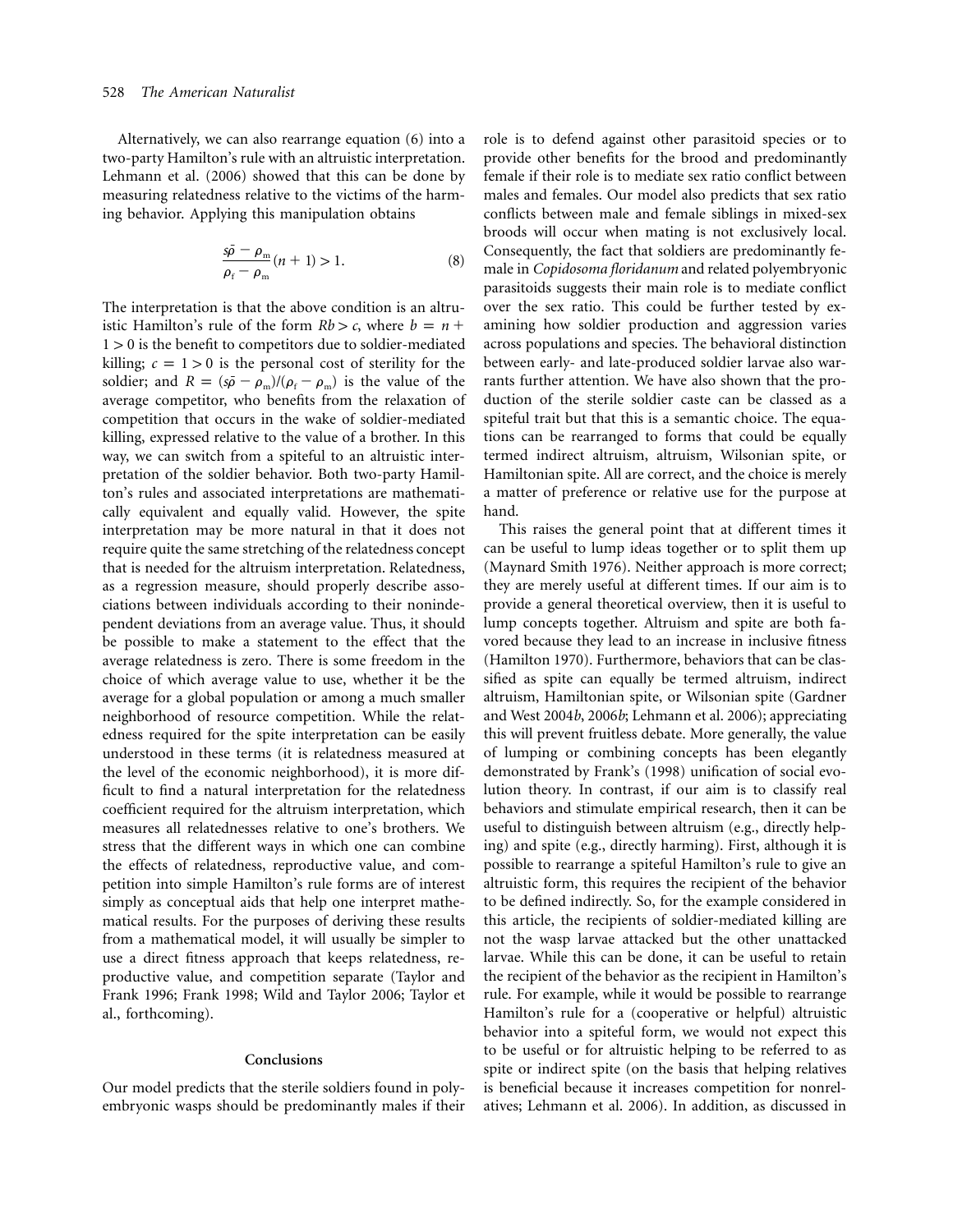"Results and Discussion," defining the recipient to obtain a spiteful interpretation can lead to a more natural interpretation of relatedness.

More importantly, there are biologically interesting differences between behaviors that are altruistic (helping) and spiteful (harming), defined according to those conspecifics that are the most direct recipients of the behavior. For example, (*a*) local competition for resources between a small number of lineages selects for spite but against altruism (West et al. 2002; Gardner and West 2004*b*, 2006*a*); (*b*) spiteful behaviors are often predicted to show a domed relationship with average relatedness in a patch (Gardner and West 2004*b*; Gardner et al. 2004), whereas altruistic behaviors are usually predicted to show a positive correlation with the average relatedness in a patch (Frank 1998); and (*c*) a large number of situations can select for altruism directed indiscriminately toward all neighbors, since those neighbors tend to be relatives (West et al. 2002), whereas it is extremely hard to find situations that select for indiscriminate spite (Pen and West 2006). Appreciating these differences aids the classification of real behaviors and separates cases where different predictions arise.

## **Acknowledgments**

We thank N. Colegrave, A. Griffin, L. Lehmann, S. Nee, M. Strand, and two reviewers for stimulating discussion or comments on the manuscript and the Natural Sciences and Engineering Research Council (Canada) and the Royal Society (United Kingdom) for funding.

#### **APPENDIX**

#### *Genetical Associations*

Here we derive expressions for various coefficients of consanguinity between (and within) family members. At equilibrium, the consanguinity between mating partners is simply that of opposite sex siblings  $(p_{BS})$  weighted by the frequency of inbreeding  $(1 - d_m)(1 - d_f)$ :  $p_{MF}$  =  $(1 - d<sub>m</sub>)(1 - d<sub>f</sub>)p<sub>BS</sub>$ . The consanguinity of a brother and sister is given by that of the mother to herself  $(p_{ss})$ weighted by the probability that both her son and daughter derived the focal genes from her (1/2), plus the consanguinity between the mother and her mating partner  $(p<sub>MF</sub>)$  weighted by the probability that the son derived his focal gene from his mother and the daughter derived her focal gene from her father (1/2):  $p_{BS} = (p_{SS} + p_{SS})$  $p<sub>MF</sub>$ )/2. The consanguinity of a female to herself (or to a clonal sister) is the probability that the same gene is drawn from her twice (1/2), plus the probability that the maternal and paternal gene are drawn (1/2) weighted by the consanguinity between her parents ( $p_{\text{MF}}$ ):  $p_{\text{ss}} =$  $(1 + p_{MF})/2$ . Starting with  $p_{BS} = (p_{SS} + p_{MF})/2$ , we substitute in our expression for  $p_{ss}$ , giving  $p_{BS} = [(1 +$  $p_{\text{MF}}/2 + p_{\text{MF}}/2 = (1 + 3p_{\text{MF}})/4$ . Also, since  $p_{\text{MF}} = (1$  $d_{\rm m}$ )(1 –  $d_{\rm f}$ ) $p_{\rm BS}$ , we can rewrite this as  $p_{\rm BS} = [1 + 3(1$  $d_m$ )(1 –  $d_f$ ) $p_{BS}$ ]/4, which rearranges to give  $p_{BS} = 1/2$  $[4 - 3(1 - d<sub>m</sub>)(1 - d<sub>f</sub>)]$ , so we can express the consanguinity between a brother and sister in terms of male and female dispersal rates. Having obtained this, we can find  $p_{MF} = (1 - d_m)(1 - d_f)p_{BS} = (1 - d_m)(1 - d_f)$  $[4 - 3(1 - d_m)(1 - d_f)],$  and  $p_{ss} = (1 + p_{MF})/2 = [2 (1 - d_m)(1 - d_f)/[4 - 3(1 - d_m)(1 - d_f)]$ . Since males contain a single gene at each locus and brothers are clonal, the consanguinity of a male to himself or to a brother is  $p_{BB} = 1$ . Since the gene in the male is a random draw from his mother, the consanguinity of a mother and son is simply the consanguinity of the mother to herself:  $p_{BM} = p_{SS} = [2 - (1 - d_m)(1 - d_f)]/[4 - 3(1$  $d<sub>m</sub>$ )(1 –  $d<sub>f</sub>$ )]. Finally, since a gene in a daughter is with equal probability a draw from a mother or the mating partner of that mother, the consanguinity of a mother and daughter is  $p_{SM} = p_{SS}/2 + p_{MF}/2 = 1/[4 - 3(1 - d_m)(1$  $d<sub>i</sub>$ ]. Having described these coefficients of consanguinity, we can express kin selection coefficients of relatedness in terms of the model parameters  $(d_{\text{m}} \text{ and } d_{\text{f}})$ , and these are summarized in table 2.

#### *Kin Selection in a Class-Structured Population*

Consider genetic variation at a locus *G* controlling a phenotypic trait *X* expressed by females only. If *g* is the genic value of a gene drawn from locus *G* at random from the population, then the action of natural selection is to increase the average genic value when  $dw/dg > 0$ . Associations with fitness are due to (1) the focal individual's genic value being associated with her own phenotype (*x*) when she is female, and hence the effect of this phenotype on her direct fitness; and (2) the focal individual's genic value being associated with the phenotype of his sisters  $(x')$  when he is male, and hence the effect of the sisters' phenotype on his direct fitness. Following the procedure outlined by Taylor and Frank (1996), we may write

$$
\frac{\mathrm{d}w}{\mathrm{d}g} = c_{\mathrm{f}} \frac{\mathrm{d}w_{\mathrm{f}}}{\mathrm{d}g} + c_{\mathrm{m}} \frac{\mathrm{d}w_{\mathrm{m}}}{\mathrm{d}g}.
$$
 (A1)

We now make explicit the link between genotype and phenotype by describing an individual's genetic breeding value for the phenotype as the average of the genic values for that individual. We denote this  $\hat{g}$  for the focal individual and  $\hat{g}'$  for the focal individual's sibling. Expanding the derivatives in equation (A1) according to the chain rule, we have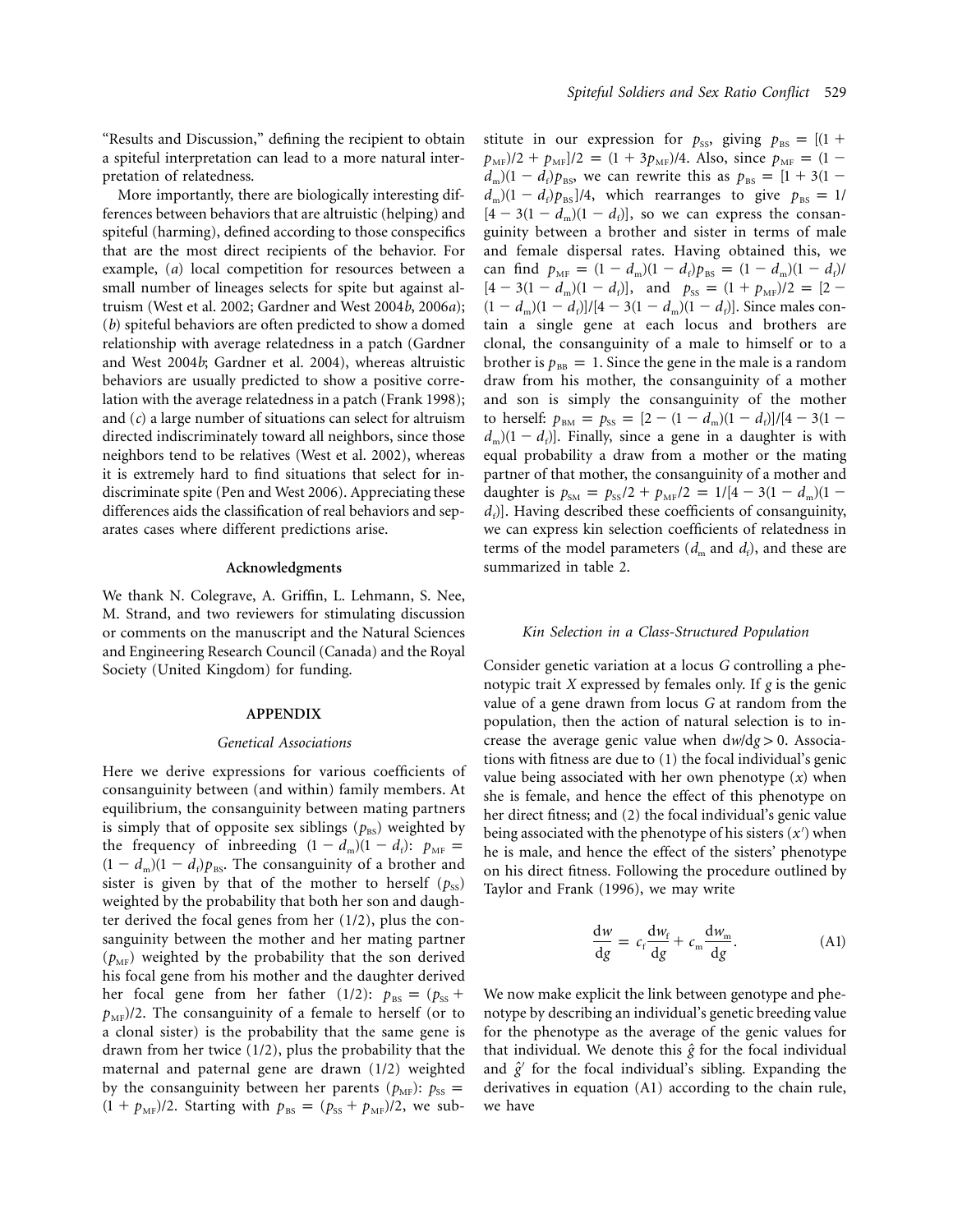$$
\frac{dw}{dg} = c_f \frac{\partial w_f}{\partial x} \frac{\partial x}{\partial \hat{g}} \frac{d\hat{g}}{dg} + c_m \frac{\partial w_m}{\partial x'} \frac{\partial x'}{\partial \hat{g}'} \frac{d\hat{g}'}{dg}.
$$
 (A2)

Assuming that the breeding value maps to phenotypic trait in the same way for all females, we have  $\partial x'/\partial \hat{g}^2$  =  $\frac{\partial x}{\partial \hat{g}}$ . We may also replace the derivatives of breeding value with respect to genic value with coefficients of consanguinity:  $d\hat{g}/dg = p_{ss}$  and  $d\hat{g}/dg = p_{ss}$ . Having made these substitutions, we may write

$$
\frac{\mathrm{d}w}{\mathrm{d}g} \propto c_{\rm f} \frac{\partial w_{\rm f}}{\partial x} + c_{\rm m} \frac{\partial w_{\rm m}}{\partial x'} r_{\rm BS}.
$$
 (A3)

The condition for increase is when the right-hand side (RHS) of expression (A3) is positive, yielding a Hamilton's rule (Hamilton 1963, 1964, 1970). We assume a positive association between breeding value and phenotype in the appropriate sex  $(\partial x / \partial \hat{g} = \partial x' / \partial \hat{g}' > 0)$  and also vanishing variation in the trait about its population average value (so that eq. [6] is evaluated at  $x = x' = \overline{x}$ , and selection is sufficiently weak for us to use relatedness coefficients calculated in a neutral population). If  $\bar{x} = x^*$  is an evolutionarily stable strategy (ESS; Maynard Smith and Price 1973), then the RHS of equation (A3) is equal to 0 when evaluated at this point. Convergence stability (i.e., "attainability") requires that the RHS is positive for  $\bar{x}$  =  $x^* - \delta x$  and negative for  $\bar{x} = x^* + \delta x$ , where  $\delta x$  is a vanishingly small positive quantity (Eshel and Motro 1981; Taylor 1996). A strategy that is simultaneously evolutionarily and convergence stable is described as a continuously stable strategy (CSS; Eshel 1983; Christiansen 1991). It is such a strategy that is of interest to us because it is expected to both evolve and also be retained in natural populations, and thus it represents our expectation of the endpoint of the evolutionary process. Taking the perspective of a female actor who expresses phenotype *x* and switching  $\partial w_m / \partial x'$  (the impact of the sister's phenotype on a focal male's fitness) with  $\partial w'_{\rm m}/\partial x$  (the impact of a focal female's phenotype on her brother's fitness), then from expression (A3), the CSS is the strategy  $x = x^*$  that, holding all other behavior fixed, maximizes the quantity  $c_f w_f + c_m w'_m r_{BS}$ , that is, Hamilton's (1964) inclusive fitness. This view provides a justification for using the analogy of agency (Grafen 2003) and associated intentional language (altruism, spite, conflict) such that the phenotype  $x^*$  can be regarded as the optimum, or preferred, strategy that a female should employ in order to maximize her inclusive fitness.

Similarly, for the males, we may describe a locus *H* that controls a male-limited trait *Y* that affects the direct fitness of the bearer and his sister. Denoting the genic value of a male *h*, we may employ the same argument to derive a condition for increase:

$$
\frac{\mathrm{d}w}{\mathrm{d}h} \propto c_f \frac{\partial w_f}{\partial y'} r_{\text{SB}} + c_{\text{m}} \frac{\partial w_{\text{m}}}{\partial y},\tag{A4}
$$

where  $y$  and  $y'$  are, respectively, the phenotypes of a focal male and the brother of a focal female. As with the sister, we may define a CSS  $y^*$  that sets the RHS of expression (A4) equal to 0 and can be regarded as the preferred strategy of the brother.

#### *Conflict over the Sex Ratio*

Under the assumption that the number of adults emerging from each host is a constant *N* and the sex ratio among these emerging adults is a variable *z*, then we can write  $N_f = N(1 - z)$  and  $N_m = Nz$ , and  $\overline{N}_f = N(1 - \overline{z})$  and  $\overline{N}_m = N\overline{z}$ , where  $\overline{z}$  is the population average of *z*. By analogy to expression (A3), if we allow the sister to have complete control over sex allocation, we may define her preferred sex ratio  $z_s^*$  as satisfying

$$
\frac{dw}{dz}\bigg|_{z=\bar{z}=z_{\bar{s}}} = c_{\rm f}\frac{\partial w_{\rm f}}{\partial z} + c_{\rm m}\frac{\partial w_{\rm m}}{\partial z}r_{\rm BS} = 0. \tag{A5}
$$

Solving this obtains the sex ratio preferred by sisters, expression (3). If the brother has full control over the sex ratio, then his preferred sex ratio  $z^*_{\text{B}}$  satisfies

$$
\frac{dw}{dz}\bigg|_{z=\bar{z}=z_{\bar{b}}} = c_{\rm f} \frac{\partial w_{\rm f}}{\partial z} r_{\rm SB} + c_{\rm m} \frac{\partial w_{\rm m}}{\partial z} = 0. \qquad (A6)
$$

Solving this obtains the sex ratio preferred by brothers, expression (4). Following the same procedure, we may define a condition for the mother's preferred sex ratio  $z_M^*$  as

$$
\frac{\mathrm{d}w}{\mathrm{d}z}\bigg|_{z=\bar{z}=z_{\mathrm{M}}^*} = c_{\mathrm{f}}\frac{\partial w_{\mathrm{f}}}{\partial z}r_{\mathrm{SM}} + c_{\mathrm{m}}\frac{\partial w_{\mathrm{m}}}{\partial z}r_{\mathrm{BM}} = 0. \quad \text{(A7)}
$$

Solving this obtains expression (5).

#### *A General Model of Soldier Production and Function*

We define generalized functions  $N = N(X, Y)$  and  $z =$  $z(X, Y)$ , where  $X = x$  and  $Y = y'$  if the focal individual is female and  $X = x'$  and  $Y = y$  if the focal individual is male. Thus, we may write  $N_f = N(X, Y)(1 - z(X, Y))$  and  $N<sub>m</sub> = N(X, Y)z(X, Y)$ . Substituting these into expression (A3) and assuming  $\bar{x} = \bar{y}$ , the marginal fitness for the female trait is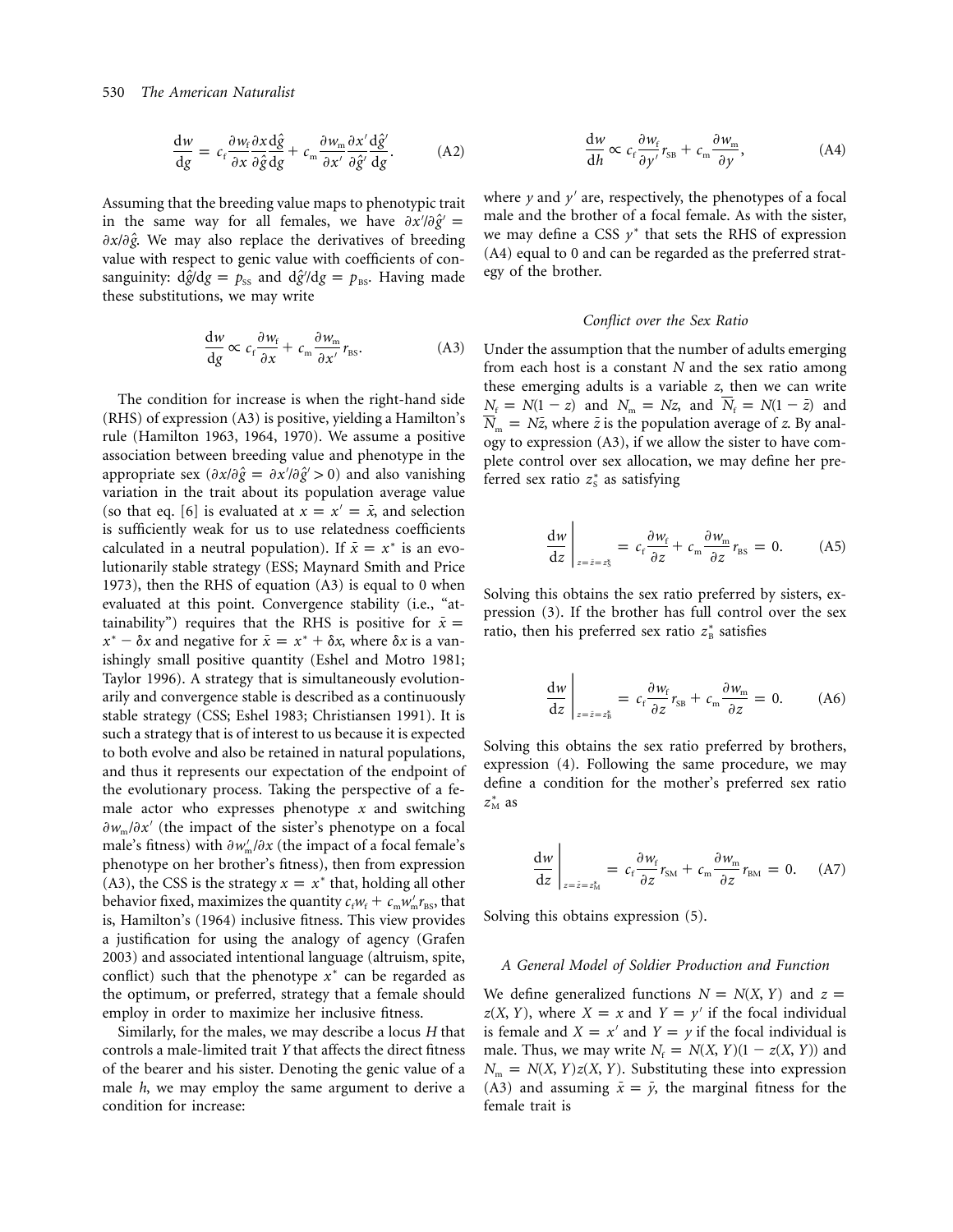$$
\frac{dw}{dg} \propto c_t \left[ \frac{\partial N}{\partial x} (1 - z) - N \frac{\partial z}{\partial x} \right]
$$
  
+ 
$$
c_m \left\{ (1 - d_m)(1 - d_t) \left[ \frac{\partial N}{\partial x} (1 - z) - N \frac{\partial z}{\partial x} \right] \right\}
$$
 (A8)  
+ 
$$
[1 - (1 - d_m)^2] \left( \frac{\partial N}{\partial x} z + N \frac{\partial z}{\partial x} \right) r_{\text{BS}},
$$

where the partial derivatives are evaluated at  $x = \bar{x} =$  $y' = \bar{y}$ . Similarly, we may write the marginal fitness for the male trait with reference to expression (A4):

$$
\frac{dw}{dh} \propto c_t \left[ \frac{\partial N}{\partial y} (1 - z) - N \frac{\partial z}{\partial y} \right] r_{SB}
$$
  
+ 
$$
c_m \left\{ (1 - d_m)(1 - d_i) \left[ \frac{\partial N}{\partial y} (1 - z) - N \frac{\partial z}{\partial y} \right] + \left[ 1 - (1 - d_m)^2 \right] \left( \frac{\partial N}{\partial y} z + N \frac{\partial z}{\partial y} \right] \right\},
$$
 (A9)

where the partial derivatives are evaluated at  $x' = \bar{x} =$  $y = \bar{y}$ . Since both sexes are allocating equally to soldier production, the impact of increasing soldier production on total number of emerging adults is the same for both sexes, so  $\partial N/\partial x = \partial N/\partial y$ . Similarly, the impact on the sex ratio is equal in magnitude and opposite in direction, so we may write  $\partial z/\partial y = -\partial z/\partial x$ . Making these substitutions into expression (A8) and setting the female trait to equilibrium ( $dw/dg = 0$ ), we may solve for an explicit expression for  $\partial z/\partial x$ . Now, we may make these substitutions into expression (A9) to determine the direction of selection on the male trait when the female trait is at equilibrium, and this obtains

$$
\frac{dw}{dh} \propto
$$
\n
$$
\frac{\partial N c_{t}^{2} r_{\rm SB} + c_{\rm m}^{2} \phi [1 - d_{\rm f} (1 - d_{\rm m}) + d_{\rm m} (1 - d_{\rm m})] r_{\rm BS} + c_{\rm f} c_{\rm m} (1 - d_{\rm m}) (1 - d_{\rm f}) (1 + r_{\rm BS} r_{\rm SB})}{c_{\rm f} + c_{\rm m} \phi r_{\rm BS}},
$$
\n(A10)

where  $\phi = [1 - d_f(1 - d_m) - (3 - d_m)d_m]$ . Substituting in the expressions for  $c_f$ ,  $c_m$ ,  $r_{BS}$ , and  $r_{SB}$ , we find that the RHS of expression (A10) always takes the same sign as  $\partial N/\partial x$ . Hence, when soldier production increases the output of adult wasps from the host  $(\partial N/\partial x = \partial N/\partial y > 0)$ , we predict male-biased soldier production ( $y^* > x^*$ ); conversely, when increase in soldier production leads to a decline in the output of adults from the host  $(\partial N/\partial x)$  =

 $\partial N/\partial y < 0$ , we predict female-biased soldier production  $(x^* > y^*).$ 

## *Defense and Facilitation Hypothesis*

As a simple illustration of the defense and facilitation hypothesis, we now assume that the total number of embryos surviving resource competition increases linearly with increasing proportion of embryos developing as soldiers, and those survivors that do not develop as soldiers emerge as adults; hence,

$$
N \propto \left(1 - b + b \frac{x + y}{2}\right) \left(1 - \frac{x + y}{2}\right). \tag{A11}
$$

Here, the parameter *b* controls the relative increase in the number of embryos surviving resource competition due to soldier function. For sufficiently large *b*, soldier production increases the output of adult wasps from the host and thus satisfies  $\partial N/\partial x$ ,  $\partial N/\partial y > 0$ . The sex ratio is the proportion of males among the nonsoldier embryos; that is,

$$
z = \frac{1 - y}{2 - x - y}.\tag{A12}
$$

Substituting these functions into our marginal fitness expressions, we may determine the ESS  $x^*$  and  $y^*$ . Numerical examples of soldier production by both sexes, plus the resulting sex ratio, are given in figure 3 (*left column*).

#### *Conflict Hypothesis*

We consider a simple model of the conflict hypothesis of soldier function. We assume that the proportion of nonsoldier males killed by female soldiers is given by  $x^k$ , where  $0 \leq k \leq 1$ ; in other words, this increases from none of the males to all of the nonsoldier males as the proportion of females developing as soldiers increases from 0 to 1, and there are diminishing returns on the killing of males. Similarly, the proportion of nonsoldier females killed by male soldiers is  $y^k$ . Then the proportion of males surviving (i.e., not becoming soldiers and not killed by soldiers) is  $(1$  $y(1 - x^k)$  and the proportion of surviving females is  $(1 - x)(1 - y^k)$ . We assume that the total number of emerging adults is given by a power function of the number of survivors, and hence

$$
N \propto \left[ \frac{(1-x)(1-y^k) + (1-y)(1-x^k)}{2} \right]^{1-s}, \quad \text{(A13)}
$$

where  $0 \leq s \leq 1$  describes the degree of soft selection at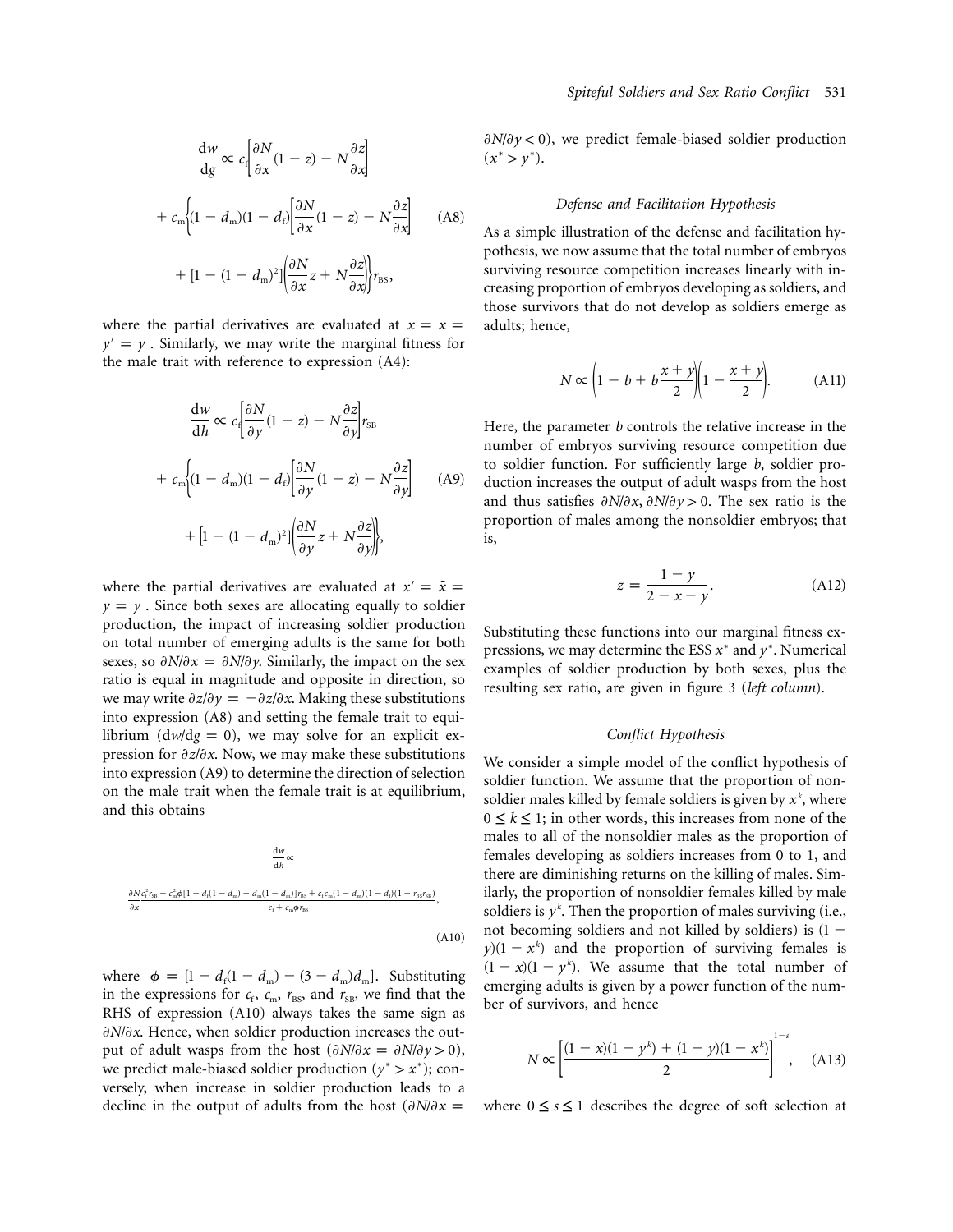the level of the host. In the extreme of hard selection  $(s = 0)$ , then the number of emergents is proportional to the number of surviving embryos, and in the extreme of soft selection  $(s = 1)$ , the number of emerging adults is constant with respect to the degree of soldier action within the host. Assuming that emerging adults reflect the sex ratio among the surviving embryos, we also have

$$
z = \frac{(1 - y)(1 - x^{k})}{(1 - y)(1 - x^{k}) + (1 - x)(1 - y^{k})}.
$$
 (A14)

Substituting these expressions into our marginal fitness functions, we can perform an evolutionary stability analysis. Numerical examples of soldier production by both sexes, plus the resulting sex ratio, are given in figure 4 (*middle column*). An extension to this model that allows for voluntary limitation in the proliferation of male embryos in order to save resources for female embryos is also pursued. Allowing this growth limitation to evolve results allows for more extreme sex ratio bias, but otherwise the general qualitative results are not affected (fig. 4, *right column*).

## **Literature Cited**

- Beukeboom, L. W., T. J. de Jong, and I. Pen. 2001. Why girls want to be boys. Bioessays 23:477–480.
- Charnov, E. L., and J. F. Downhower. 1995. A trade-off invariant life-history rule for optimal offspring size. Nature 376:418–419.
- Christiansen, F. B. 1991. On conditions for evolutionary stability for a continuously varying character. American Naturalist 138:37–50.
- Corley, L. S., M. A. White, and M. R. Strand. 2005. Both endogenous and environmental factors affect embryo proliferation in the polyembryonic wasp *Copidosoma floridanum*. Evolution and Development 7:115–121.
- Cruz, Y. P. 1981. A sterile defender morph in a polyembryonic hymenopterous parasite. Nature 294:446–447.
- -. 1986. The defender role of the precocious larvae of *Copidosomopsis tanytmemus* Caltagirone (Encrytidae, Hymenoptera). Journal of Experimental Zoology 237:309–318.
- Donnell, D. M., and M. R. Strand. 2006. Caste-based differences in gene expression in the polyembryonic wasp *Copidosoma floridanum*. Insect Biochemistry and Molecular Biology 36:141–153.
- Donnell, D. M., L. S. Corley, G. Chen, and M. R. Strand. 2004. Caste determination in a polyembryonic wasp involves inheritance of germ cells. Proceedings of the National Academy of Sciences of the USA 101:10095–10100.
- Doutt, R. L. 1947. Polyembryony in *Copidosoma koehleri* Blanchard. American Naturalist 81:435–453.
- Eshel, I. 1983. Evolutionary and continuous stability. Journal of Theoretical Biology 103:99–111.
- Eshel, I., and U. Motro. 1981. Kin selection and strong evolutionary stability of mutual help. Theoretical Population Biology 19:420– 433.
- Fisher, R. A. 1930. The genetical theory of natural selection. Oxford University Press, Oxford.
- Foster, K. R., F. L. W. Ratnieks, and T. Wenseleers. 2000. Spite in social insects. Trends in Ecology & Evolution 15:469–470.
- Foster, K. R., T. Wenseleers, and F. L. W. Ratnieks. 2001. Spite: Hamilton's unproven theory. Annales Zoologici Fennici 38:229–238.
- Frank, S. A. 1985. Hierarchical selection theory and sex ratios. II. On applying the theory, and a test with fig wasps. Evolution 39: 949–964.
- -. 1997. Multivariate analysis of correlated selection and kin selection, with an ESS maximization method. Journal of Theoretical Biology 189:307–316.
- ———. 1998. Foundations of social evolution. Princeton University Press, Princeton, NJ.
- Gardner, A., and S. A. West. 2004*a*. Spite among siblings. Science 305:1413–1414.
- ———. 2004*b*. Spite and the scale of competition. Journal of Evolutionary Biology 17:1195–1203.
- ———. 2006*a*. Demography, altruism, and the benefits of budding. Journal of Evolutionary Biology 19:1707–1716.

———. 2006*b*. Spite. Current Biology 16:R662–R664.

- Gardner, A., S. A. West, and A. Buckling. 2004. Bacteriocins, spite and virulence. Proceedings of the Royal Society B: Biological Sciences 271:1529–1535.
- Giron, D., and M. R. Strand. 2004. Host resistance and the evolution of kin recognition in polyembryonic wasps. Proceedings of the Royal Society B: Biological Sciences 271(suppl.):S395–S398.
- Giron, D., D. W. Dunn, I. C. W. Hardy, and M. R. Strand. 2004. Aggression by polyembryonic wasp soldiers correlates with kinship but not resource competition. Nature 430:676–679.
- Giron, D., K. G. Ross, and M. R. Strand. 2007. Presence of soldier larvae determines the outcome of competition in a polyembryonic wasp. Journal of Evolutionary Biology 20:165–172, doi:10.1111/ j.1420-9101.2006.01212.x.
- Godfray, H. C. J. 1992. Strife among siblings. Nature 360:213–214.
- ———. 1994. Parasitoids: behavioral and evolutionary ecology. Princeton University Press, Princeton, NJ.
- Grafen, A. 1985. A geometric view of relatedness. Oxford Surveys in Evolutionary Biology 2:28–89.
- 2003. Fisher the evolutionary biologist. Statistician 52:319-329.
- Grbic, M., P. J. Ode, and M. R. Strand. 1992. Sibling rivalry and brood sex ratios in polyembryonic wasps. Nature 360:254–256.
- Guinnee, M. A., A. Gardner, A. E. Howard, S. A. West, and T. J. Little. Forthcoming. The causes and consequences of variation in offspring size: a case study using *Daphnia*. Journal of Evolutionary Biology, doi:10.1111/j.1420-9101.2006.01253.x.
- Hamilton, W. D. 1963. The evolution of altruistic behaviour. American Naturalist 97:354–356.
- -. 1964. The genetical evolution of social behaviour. I, II. Journal of Theoretical Biology 7:1–52.
- ———. 1967. Extraordinary sex ratios. Science 156:477–488.
- ———. 1970. Selfish and spiteful behaviour in an evolutionary model. Nature 228:1218–1220.
- . 1971. Selection of selfish and altruistic behaviour in some extreme models. Pages 57–91 *in* J. F. Eisenberg and W. S. Dillon, eds. Man and beast: comparative social behaviour. Smithsonian Institution, Washington, DC.
- -. 1972. Altruism and related phenomena, mainly in social insects. Annual Review of Ecology and Systematics 3:193–232.
- ———. 1996. Narrow roads of geneland. Vol. 1. Evolution of social behaviour. W. H. Freeman, Oxford.